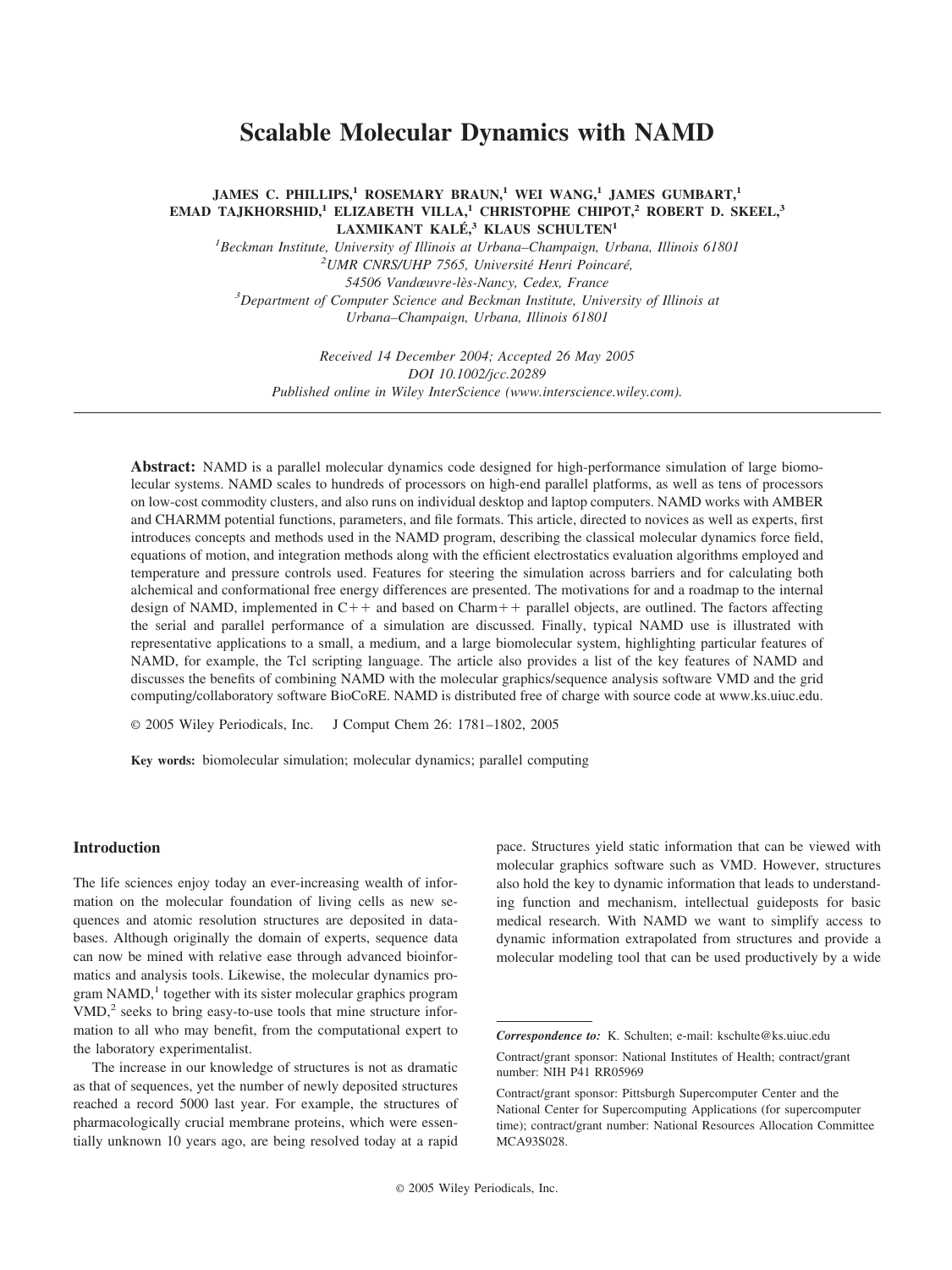

Figure 1. Growth in practical simulation size illustrated by comparison of estrogen receptor DNA-binding domain simulation of ref. 5, left, 36,000 atoms simulated over 100 ps, published in 1997, with multiscale LacI–DNA complex simulation of ref. 6, right, 314,000 atoms simulated over 10 ns, published in 2005 and described in the exemplary applications section. [Color figure can be viewed in the online issue, which is available at www.interscience.wiley.com.]

group of biomedical researchers, including particularly experimentalists.

On a molecular scale, the fundamental processing units in the living cell are often huge in size and function in an even larger complex environment. Striking progress has been achieved in characterizing the immense machines of the cell, such as the ribosome, at the atomic level. Advances in biomedicine demand tools to model these machines to understand their function and their role in maintaining the health of cells. Accordingly, the purpose of NAMD is to enable high-performance classical simulation of biomolecules in realistic environments of 100,000 atoms or more. The progress made in this regard is illustrated in Figure 1. A decade ago in its first release,  $3,4$ NAMD permitted simulation of a protein–DNA complex encompassing  $36,000$  atoms,<sup>5</sup> one of the largest simulations carried out at the time. The most recent release permitted the simulation of a protein–DNA complex of 314,000 atoms.<sup>6</sup> To probe the behavior of this 10-fold larger system, the simulated period actually increased 100-fold as well.

The following article on NAMD is directed to novices and experts alike. It explains the concepts and algorithms underlying modern molecular dynamics (MD) simulations as realized in NAMD, for example, the efficient numerical integration of the Newtonian equations of motion, the use of statistical mechanics methods for simulations that control temperature and pressure, the efficient evaluation of electrostatic forces through the particlemesh Ewald method, the use of steered and interactive MD to manipulate and probe biomolecular systems and to speed up reaction processes, and the calculation of alchemical and conformational free energy differences.

The article describes the design of NAMD and the motivation behind the design, that is, to permit continuous software development in view of ever-changing technologies, to utilize parallel computers of any size effectively via message driven computation, to run well on platforms from laptops and desktops—where NAMD is actually used most—to parallel computers with thousands of processors. The article also demonstrates how the user can readily extend NAMD through the Tcl scripting language and elaborates on the strengths of NAMD in steered and interactive MD.

To demonstrate the broad utility of NAMD, the article introduces three typical applications as they are encountered in modern research, involving a small, an intermediate, and a large biomolecular system. We emphasize which features of NAMD were used and which were most helpful in completing the three modeling projects expeditiously. We also refer readers to tutorial material (available at http://www.ks.uiuc.edu/Training/Tutorials/) that has been proven helpful in NAMD training workshops and university courses. In fact, the first application presented below ubiquitin stems directly from the introductory NAMD tutorial. Other tutorials—for which a laptop provides sufficient computational power—introduce steered MD and simulations of membrane channels, as well as the use of VMD in trajectory analysis.

Finally, a conclusion section summarizes the features of NAMD that have proven to be most relevant to nonexpert as well as expert users and describes the great benefits that NAMD gains from its close link to the widely used molecular graphics program VMD, which permits model building as well as trajectory analysis. The integration of NAMD into the grid software BioCoRE is also mentioned.

### **Molecular Dynamics Concepts and Algorithms**

In this section we outline concepts and algorithms of classical MD simulations. In these simulations the atoms of a biopolymer move according to the Newtonian equations of motion

$$
m_{\alpha}\ddot{\vec{r}}_{\alpha} = -\frac{\partial}{\partial \vec{r}_{\alpha}} U_{\text{total}}(\vec{r}_{1}, \vec{r}_{2}, \dots, \vec{r}_{N}), \quad \alpha = 1, 2 \dots N, \qquad (1)
$$

where  $m_{\alpha}$  is the mass of atom  $\alpha$ ,  $\vec{r}_{\alpha}$  is its position, and  $U_{\text{total}}$  is the total potential energy that depends on all atomic positions and, thereby, couples the motion of atoms. The potential energy, represented through the MD "force field," is the most crucial part of the simulation because it must faithfully represent the interaction between atoms, yet be cast in the form of a simple mathematical function that can be calculated quickly.

Below we introduce first the functional form of the force field utilized in NAMD. We then comment on the special problem of calculating the Coulomb potential and forces efficiently. The numerical integration of (1) is then explained, followed by an outline of simulation strategies for controlling temperature and pressure. In the case of such simulations, frictional and fluctuating forces are added to (1) following the principles of nonequilibrium statistical mechanics. Finally, we describe how external, user-defined forces are added to simulations to manipulate and probe biomolecular systems.

### *Force Field Functions*

For an all-atom MD simulation, one assumes that every atom experiences a force specified by a model force field accounting for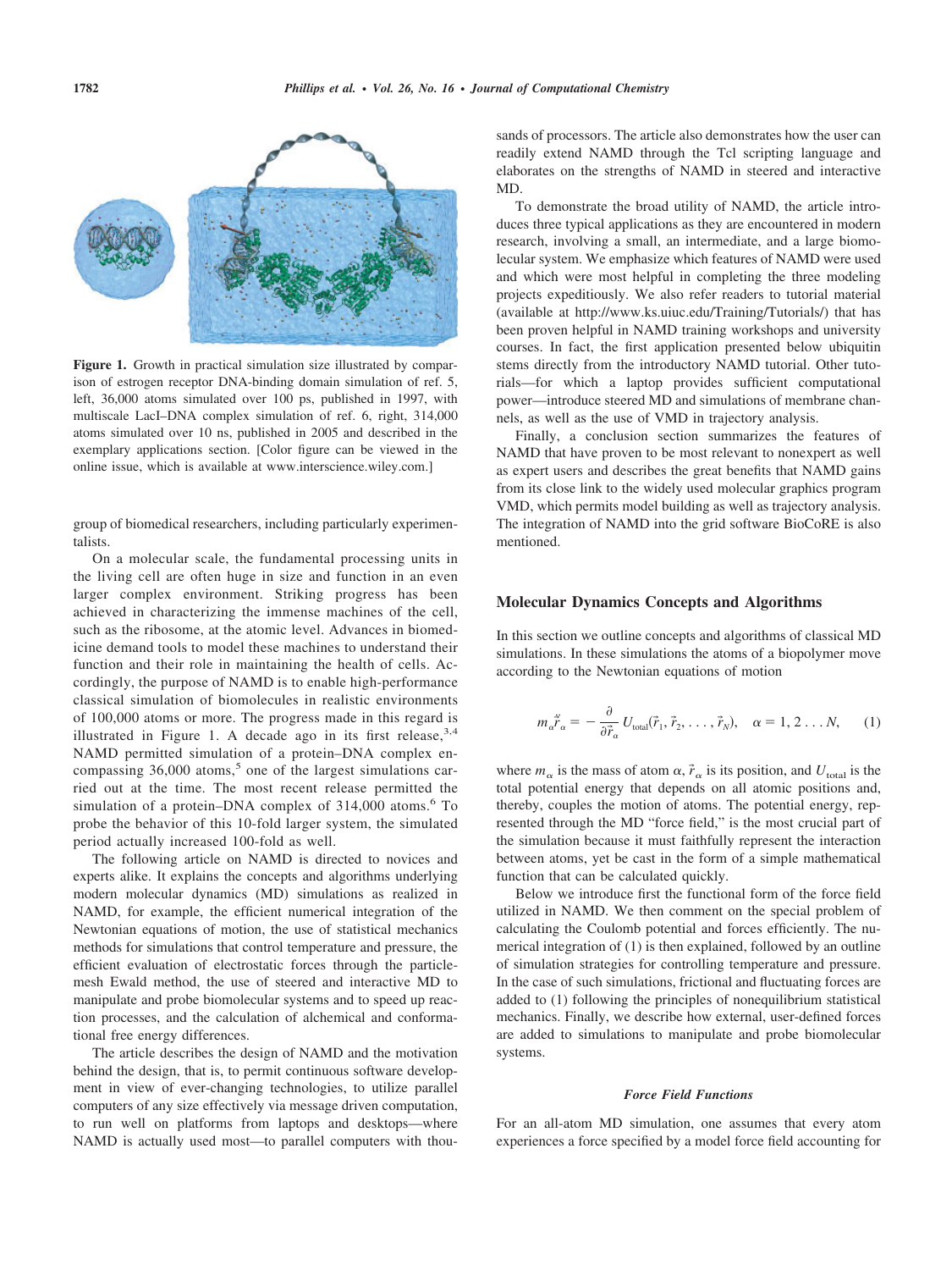the interaction of that atom with the rest of the system. Today, such force fields present a good compromise between accuracy and computational efficiency. NAMD employs a common potential energy function that has the following contributions:

$$
U_{\text{total}} = U_{\text{bond}} + U_{\text{angle}} + U_{\text{dihedral}} + U_{\text{vdW}} + U_{\text{Coulomb}}.
$$
 (2)

The first three terms describe the stretching, bending, and torsional bonded interactions,

$$
U_{\text{bond}} = \sum_{\text{bonds }i} k_i^{\text{bond}} (r_i - r_{0i})^2, \tag{3}
$$

$$
U_{\text{angle}} = \sum_{\text{angles } i} k_i^{\text{angle}} (\theta_i - \theta_{0i})^2, \tag{4}
$$

$$
U_{\text{dihedral}} = \sum_{\text{dihedral } i} \begin{cases} k_i^{\text{dihef}}[1 + \cos(n_i \phi_i - \gamma_i)], n_i \neq 0\\ k_i^{\text{dihef}}(0_i - \gamma_i)^2, n = 0, \end{cases}
$$
(5)

where *bonds* counts each covalent bond in the system, *angles* are the angles between each pair of covalent bonds sharing a single atom at the vertex, and *dihedral* describes atom pairs separated by exactly three covalent bonds with the central bond subject to the torsion angle  $\phi$  (Fig. 2). An "improper" dihedral term governing the geometry of four planar, covalently bonded atoms is also included as depicted in Figure 2.

The final two terms in eq. (2) describe interactions between nonbonded atom pairs:

$$
U_{\text{vdW}} = \sum_{i} \sum_{j>i} 4\varepsilon_{ij} \bigg[ \bigg(\frac{\sigma_{ij}}{r_{ij}}\bigg)^{12} - \bigg(\frac{\sigma_{ij}}{r_{ij}}\bigg)^{6} \bigg],\tag{6}
$$

$$
U_{\text{Coulomb}} = \sum_{i} \sum_{j>i} \frac{q_i q_j}{4 \pi \epsilon_0 r_{ij}}, \tag{7}
$$

which correspond to the van der Waal's forces (approximated by a Lennard–Jones 6 –12 potential) and electrostatic interactions, respectively.

In addition to the intrinsic potential described by the force field, NAMD also provides the user with the ability to apply external forces to the system. These forces may be used to guide the system into configurations of interest, as in steered and interactive MD (described below).

For every particle in a given context of bonds, the parameters  $k_i^{\text{bond}}$ ,  $r_{0i}$ , etc., for the interactions given in eqs. (3)–(5) are laid out in force field parameter files. The determination of these parameters is a significant undertaking generally accomplished through a combination of empirical techniques and quantum mechanical calculations; $7-9$  the force field is then tested for fidelity in reproducing the structural, dynamic, and thermodynamic properties of small molecules that have been well-characterized experimentally, as well as for fidelity in reproducing bulk properties. NAMD is able to use the parameterizations from both CHARMM<sup>7</sup> and  $AMBER<sup>10</sup>$  force field specifications.



**Figure 2.** Internal coordinates for bonded interactions: *r* governs bond stretching;  $\theta$  represents the bond angle term;  $\phi$  gives the dihedral angle; the small out-of-plane angle  $\alpha$  is governed by the so-called "improper" dihedral angle  $\varphi$ .

To avoid surface effects at the boundary of the simulated system, periodic boundary conditions are often used in MD simulations; the particles are enclosed in a cell that is replicated to infinity by periodic translations. A particle that leaves the cell on one side is replaced by a copy entering the cell on the opposite side, and each particle is subject to the potential from all other particles in the system including images in the surrounding cells, thus entirely eliminating surface effects (but not finite-size effects). Because every cell is an identical copy of all the others, all the image particles move together and need only be represented once inside the molecular dynamics code.

However, because the van der Waals and electrostatic interactions [eqs. (6) and (7)] exist between every nonbonded pair of atoms in the system (including those in neighboring cells) computing the long-range interaction exactly is unfeasible. To perform this computation in NAMD, the van der Waals interaction is spatially truncated at a user-specified cutoff distance. For a simulation using periodic boundary conditions, the system periodicity is exploited to compute the full (nontruncated) electrostatic interaction with minimal additional cost using the particle-mesh Ewald (PME) method described in the next section.

#### *Full Electrostatic Computation*

Ewald summation $11$  is a description of the long-range electrostatic interactions for a spatially limited system with periodic boundary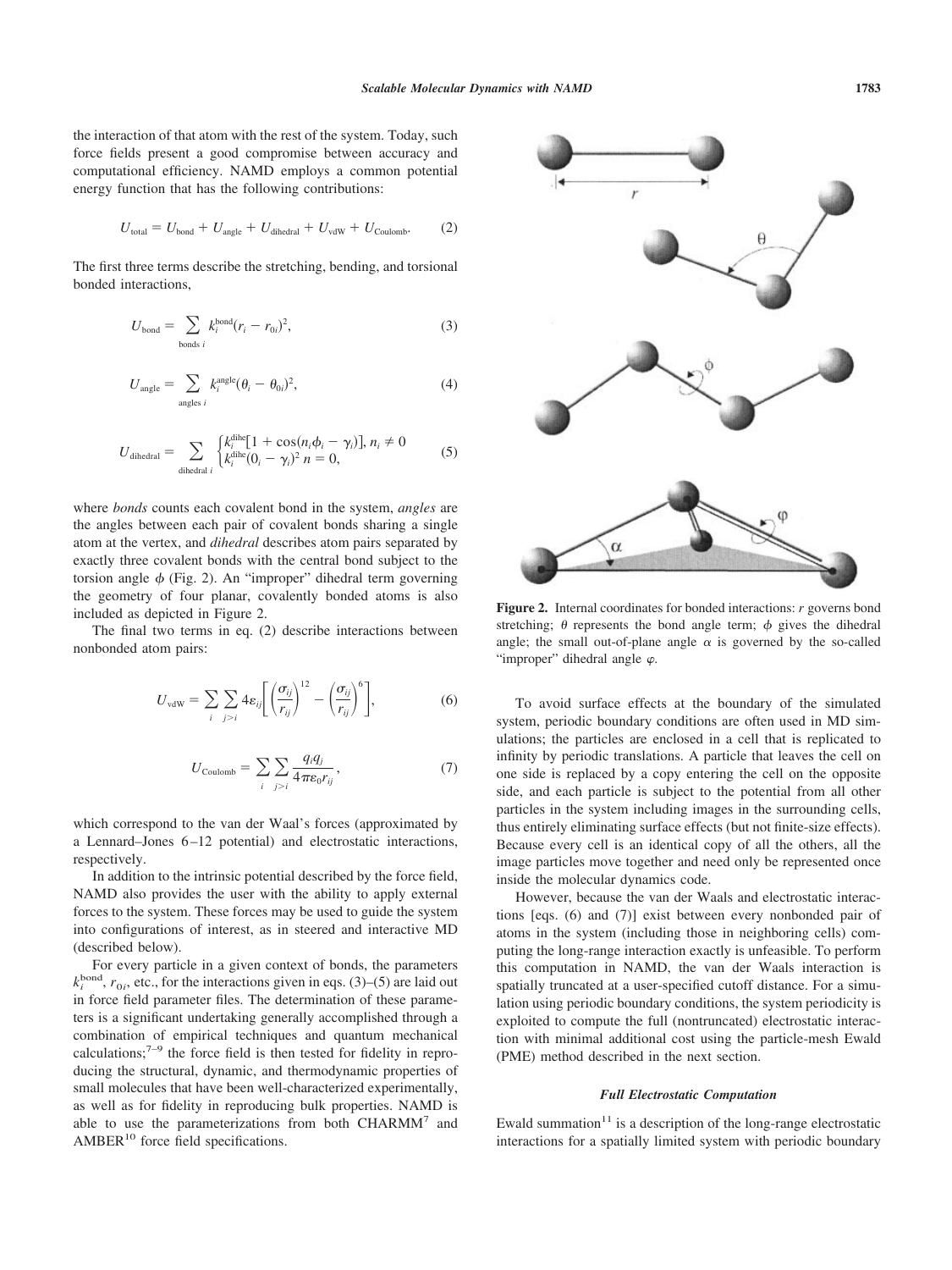conditions. The infinite sum of charge-charge interactions for a charge-neutral system is conditionally convergent, meaning that the result of the summation depends on the order in which it is taken. Ewald summation specifies the order as follows: $12 \text{ sum over}$ each box first, then sum over spheres of boxes of increasingly larger radii. Ewald summation is considered more reliable than a cutoff scheme, $13-15$  although it is noted that the artificial periodicity can lead to bias in free energy,  $16,17$  and can artificially stabilize a protein that should have unfolded quickly.<sup>18</sup>

Dropping the prefactor  $1/4\pi\varepsilon$ , the Ewald sum involves the following terms:

$$
E_{\text{Ewald}} = E_{\text{dir}} + E_{\text{rec}} + E_{\text{self}} + E_{\text{surface}},
$$
\n(8)

$$
E_{\text{dir}} = \frac{1}{2} \sum_{i,j=1}^{N} q_i q_j \sum_{\vec{n}_r} \frac{\text{erfc}(\beta | \vec{r}_i - \vec{r}_j + \vec{n}_r |)}{|\vec{r}_i - \vec{r}_j + \vec{n}_r|} - \sum_{(i,j) \in \text{Excluded}} \frac{q_i q_j}{|\vec{r}_i - \vec{r}_j + \vec{v}_{ij}|}, \quad (9)
$$

$$
E_{\rm rec} = \frac{1}{2\pi V} \sum_{\vec{m}\neq 0} \frac{\exp(-\pi^2 |\vec{m}|^2/\beta^2)}{|\vec{m}|^2} \left| \sum_{i=1}^N q_i \exp(2\pi i \vec{m} \cdot \vec{r}_i) \right|^2, \quad (10)
$$

$$
E_{\text{self}} = -\frac{\beta}{\sqrt{\pi}} \sum_{i=1}^{N} q_i^2, \qquad (11)
$$

$$
E_{\text{surface}} = \frac{2\pi}{(2\varepsilon_s + 1)V} \left| \sum_{i=1}^{N} q_i \vec{r}_i \right|^2.
$$
 (12)

Here,  $q_i$  and  $\vec{r}_i$  are the charge and position of atom *i*, respectively, and  $\vec{n}_r$  is the lattice vector. For an arbitrary simulation box defined by three independent base vectors  $\vec{a}_1$ ,  $\vec{a}_2$ ,  $\vec{a}_3$ , one defines  $\vec{n}_r$  =  $n_1 \vec{a}_1 + n_2 \vec{a}_2 + n_3 \vec{a}_3$ , where  $n_1$ ,  $n_2$ , and  $n_3$  are integers.  $\Sigma'$ denotes a summation over  $\vec{n}_r$ , that excludes the  $\vec{n}_r = 0$  term in the case  $i = j$ ; "excluded" denotes the set of atom pairs whose direct electrostatic interaction should be excluded.  $\vec{v}_{ij}$  denotes the lattice vector for the  $(i, j)$  pair that minimizes  $|\vec{r}_i - \vec{r}_j + \vec{v}_{ij}|$ .  $\beta$  is a parameter adjusting the workload distribution for direct and reciprocal sums.  $\varepsilon_s$  is the dielectric constant of the surroundings of the simulation box, which is water for most biomolecular systems. *V* is the volume of the simulation box.  $\vec{m}$  is the reciprocal vector defined as  $\vec{m} = m_1 \vec{b}_1 + m_2 \vec{b}_2 + m_3 \vec{b}_3$ , where  $m_1, m_2, m_3$  are integers, and the reciprocal base vectors  $\vec{b}_1$ ,  $\vec{b}_2$ ,  $\vec{b}_3$  are defined so that

$$
\vec{a}_{\alpha} \cdot \vec{b}_{\beta} = \delta_{\alpha\beta}, \quad \alpha, \beta = 1, 2, 3. \tag{13}
$$

The complementary error function erfc $(x)$  in eq.  $(9)$  is

$$
\operatorname{erfc}(x) = \frac{2}{\sqrt{\pi}} \int_{x}^{\infty} e^{-t^2} dt. \tag{14}
$$

The Ewald sum in eq.  $(8)$  has four terms: direct sum  $E_{\text{dir}}$ , reciprocal sum  $E_{\text{rec}}$ , self-energy  $E_{\text{self}}$ , and surface energy  $E_{\text{surface}}$ . The self-energy term is a trivial constant, while the surface term is usually neglected by assuming the "tin-foil" boundary condition  $\varepsilon_s = \infty$ , which is partly due to the dielectric constant of water  $(\varepsilon_s \approx 80)$  being much larger than 1. The Ewald sum has a freely chosen parameter  $\beta$ , which can shift the computational load between the direct sum and the reciprocal sum. For a given accuracy, the computationally optimal choice of the parameter leads to a cost proportional to  $N^{3/2}$  in the standard computation, where *N* is the number of charges in the system.19

The particle–mesh Ewald  $(PME)^{20}$  method is a fast numerical method to compute the Ewald sum. NAMD uses the smooth PME  $(SPME)^{21}$  method for full electrostatic computations. The cost of PME is proportional to *N* log *N* and the time reduction is significant even for a small system of several hundred atoms. In PME, the parameter  $\beta$  is chosen so that the major work load is put into the reciprocal sum while the direct sum is computed by a cost proportional to *N* only. The reciprocal sum is then computed via fast Fourier transform (FFT) after an approximation is made to delegate the computation to a grid scheme. For this purpose, PME uses an interpolation scheme to distribute the charges, sitting anywhere in real space, to the nodes of a uniform grid as illustrated in Figure 3. SPME uses B-spline functions as the basis functions for the interpolation. The continuity of B-spline functions and their derivatives makes the analytical expression of forces easy to obtain, and reduces the number of FFTs by half compared to the original PME method. In SPME, approximations are made to the potential only; the force is still the exact derivative of the approximated potential. The strict conservation of energy resulting from the computed force is crucial and is strongly assisted by maintaining the symplecticness of the integrator, $22$  as discussed further below.

The PME method can be adopted to compute the electrostatic potential in real space and has been implemented in VMD (see Fig. 4). The feature has been used recently in a ground-breaking simulation to compute transmembrane electrostatic potentials averaged over an MD trajectory.23 This feature makes it possible today to compute average electrostatic potentials from first principles and to replace previously used heuristic potentials like those derived from Poisson–Boltzmann theory.

The PME method does not conserve energy and momentum simultaneously, but neither does the particle-particle/particle-mesh method<sup>24</sup> or the multilevel summation method.<sup>25,26</sup> Momentum conservation can be enforced by subtracting the net force from the reciprocal sum computation, albeit at the cost of a small long-time energy drift.

#### *Numerical Integration*

Biomolecular simulations often require millions of time steps. Furthermore, biological systems are *chaotic;* trajectories starting from slightly different initial conditions diverge exponentially fast and after a few picoseconds are completely uncorrelated. However, highly accurate trajectories is not normally a goal for biomolecular simulations; more important is a proper sampling of phase space. Therefore, for constant energy (NVE ensemble) simulations, the key features of an integrator are not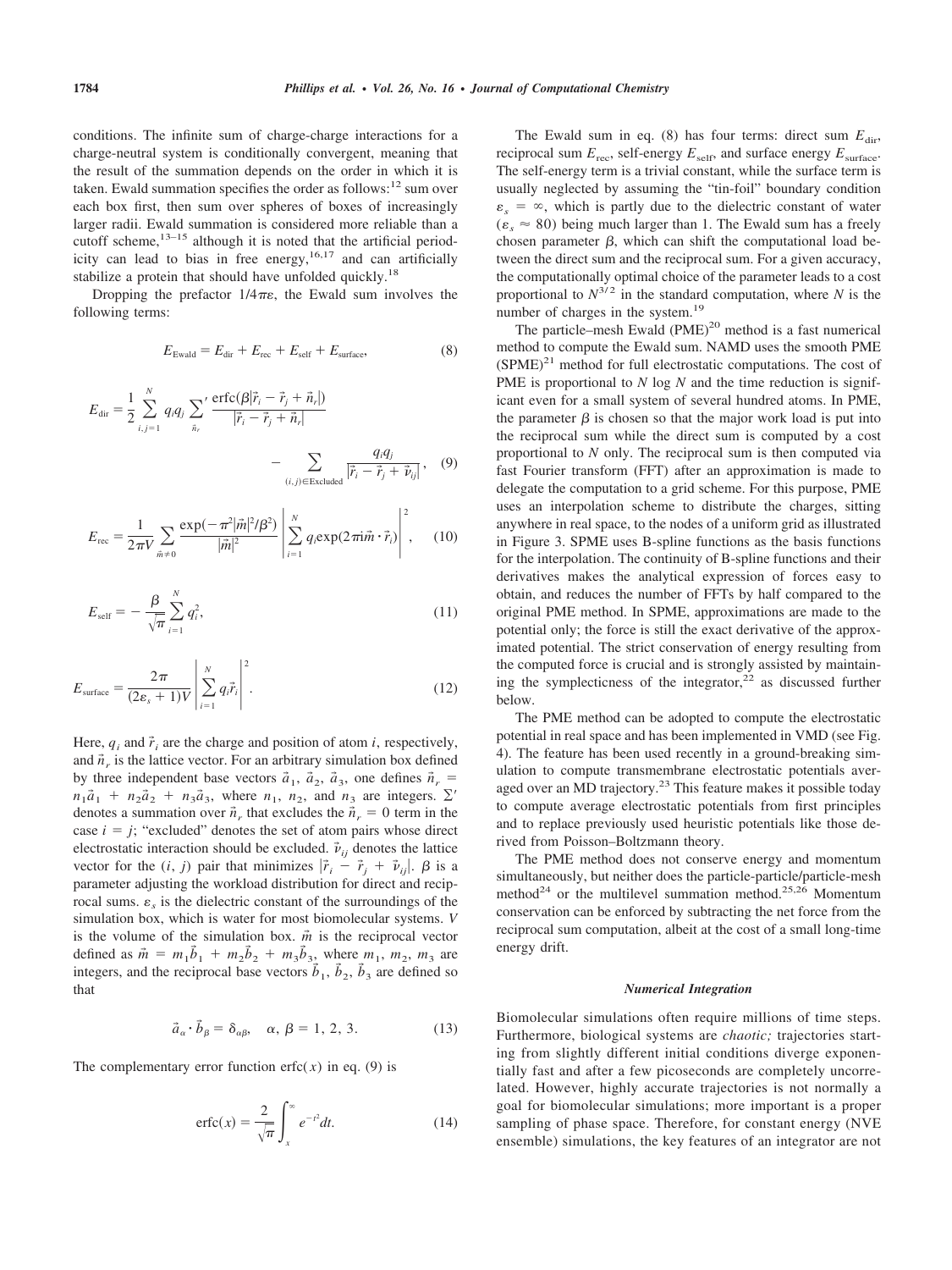

**Figure 3.** In PME, a charge (denoted by an empty circle with label "q" in the figure) is distributed over grid (here a mesh in two dimensions) points with weighting functions chosen according to the distance of the respective grid points to the location of the charge. Positioning all charges on a grid enables the application of the FFT method and significantly reduces the computation time. In real applications, the grid is three-dimensional.

only how accurate it is locally, but also how efficient it is, and how well it preserves the fundamental dynamical properties, such as energy, momentum, time-reversibility, and symplecticness.

The time evolution of a strict Hamiltonian system is symplectic.<sup>22</sup> A consequence of this is the conservation of phase space volume along the trajectory, that is, the enforcement of the Liouville theorem (ref. 27, p. 69). To a large extent, the trajectories computed by numerical integrators observing symplecticness represent the solution of a closely related problem that is still Hamiltonian.<sup>28</sup> Because of this, the errors, unavoidably generated by an integrator at each time step, accumulate imperceptibly slowly, resulting in a very small long-time energy drift, if there is any at all (ref. 22, theorem IX.8.1). Artificial measures to conserve energy, for example, scaling the velocity at each time step so that the total energy is constant, lead to biased phase space sampling of the constant energy surface; $29$  in contrast, there has been no evidence that symplectic integrators have this problem.

A simple example demonstrates the merit of a symplectic integrator. For this purpose, the one-dimensional harmonic oscillator problem has been numerically integrated, the resulting trajectory being shown in Figure 5. We note that the comparison is "unfair" to the symplectic method with respect to both accuracy  $(\Delta t^2)$  local error for the symplectic method vs.  $\Delta t^5$  for the Runge– Kutta method, where  $\Delta t$  is the time step), and computational effort (single force evaluation per time step for the symplectic method vs. four force evaluations for the Runge–Kutta method). Nevertheless, the symplectic method shows superior long-time stability.

NAMD uses the Verlet method (ref. 31, section 4.2.3) for NVE ensemble simulations. The "velocity-Verlet" method obtains the position and velocity at the next time step  $(r_{n+1}, v_{n+1})$  from the current one  $(r_n, v_n)$ , assuming the force  $F_n = F(r_n)$  is already computed, in the following way:

"half-kick" 
$$
v_{n+1/2} = v_n + M^{-1}F_n \cdot \Delta t/2,
$$
  
\n"drift"  $r_{n+1} = r_n + v_{n+1/2}\Delta t,$   
\n"compute force"  $F_{n+1} = F(r_{n+1}),$   
\n"half-kick"  $v_{n+1} = v_{n+1/2} + M^{-1}F_{n+1} \cdot \Delta t/2.$ 

Here, *M* is the mass. The Verlet method is symplectic and time reversible, conserves linear and angular momentum, and requires only one force evaluation for each time step. For a fixed time period, the method exhibits a (global) error proportional to  $\Delta t^2$ .

More accurate (higher order) methods are desirable if they can increase the time step per force evaluation. Higher order Runge– Kutta type methods, symplectic or not, are not suitable for biomolecular simulations because they require several force evaluations for each time step and force evaluation is by far the most timeconsuming task in molecular dynamics simulations. Gear type predictor–corrector methods,<sup>32</sup> or linear multistep methods in general, are not symplectic (ref. 22, theorem XIV.3.1). No symplectic method has been found as yet that is both more accurate than the Verlet method and as practical for biomolecular simulations.

NAMD employs a multiple-time-stepping<sup>13,33,34</sup> method to improve integration efficiency. Because the biomolecular interactions collected in eq. (2) generally give rise to several different time scales characteristic for biomolecular dynamics, it is natural to compute the slower-varying forces less frequently than faster varying ones in molecular dynamics simulations. This idea is implemented in NAMD by three levels of integration loops. The inner loop uses only bonded forces to advance the system, the middle loop uses Lennard–Jones and short-range electrostatic forces, and the outer loop uses long-range electrostatic forces. We note that the method implemented in NAMD is symplectic and time reversible.

The longest time step for the multiple time-stepping method is limited by resonance.<sup>35</sup> When good energy conservation is needed for NVE ensemble simulations we recommend choosing 2 fs, 2 fs, and 4 fs as the inner, middle, and outer time steps if rigid bonds to hydrogen atoms are used; or 1 fs, 1 fs, and 3 fs if bonds to



**Figure 4.** Smoothed electrostatic potential of decalanine in vacuum as calculated with the PME plugin of VMD. Atoms are colored by charge (blue is positive, red is negative). The helix dipole is clearly visible from the two potential isosurfaces  $+20k_BT/e$  (blue, left lobe) and  $-20k_BT/e$  (red, right lobe). [Color figure can be viewed in the online issue, which is available at www.interscience.wiley.com.]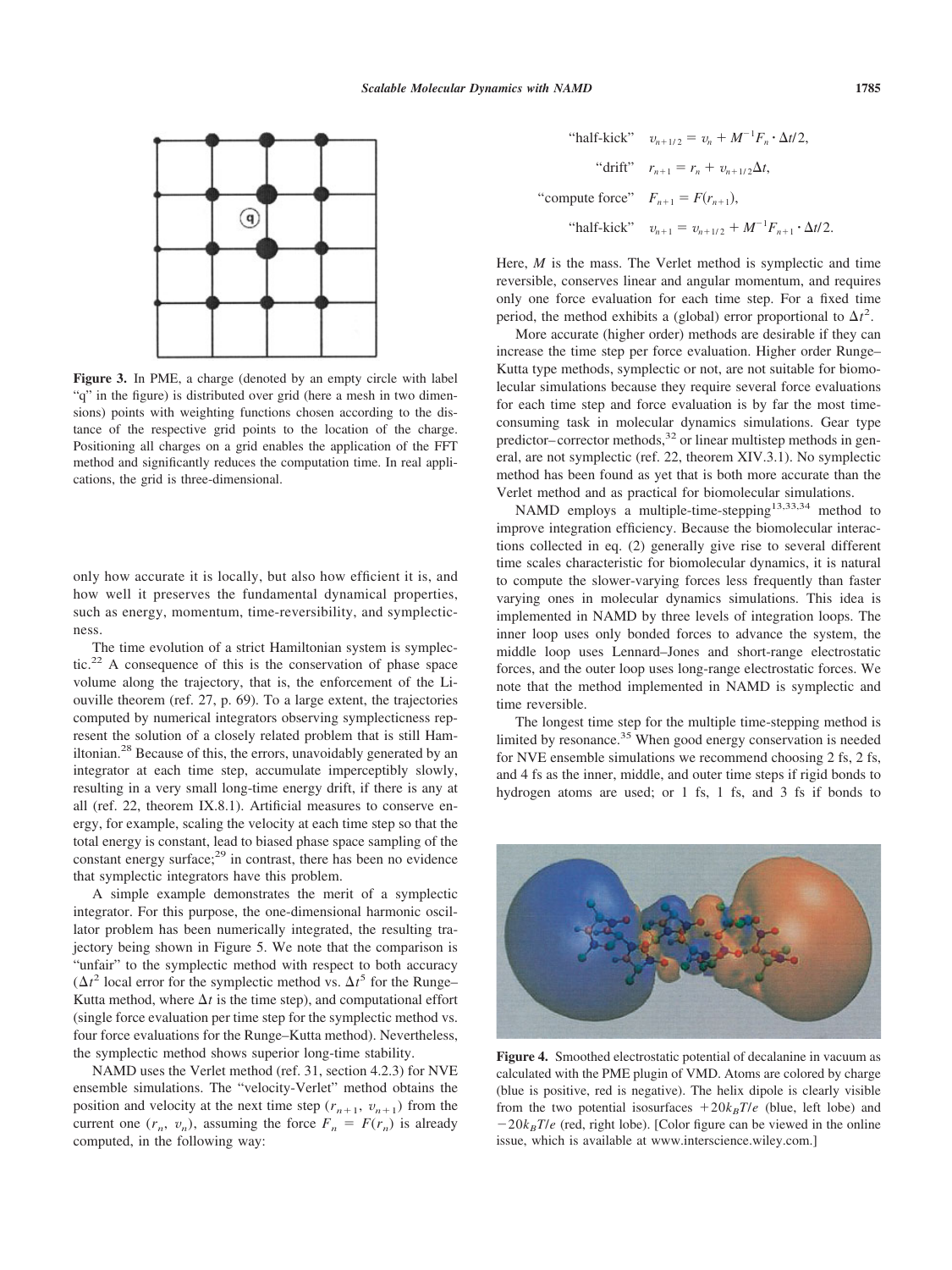

**Figure 5.** A symplectic method demonstrates superior long-time stability: the symplectic method used here is the symplectic Euler method ([22], Theorem 3.3), whose local error is proportional to  $\Delta t^2$ ; the nonsymplectic method used is the Runge–Kutta method ([30], sect. 8.3.3) whose local error is proportional to  $\Delta t^5$ . The system described is a one-dimension harmonic oscillator. The equation of motion is *mx¨*  $= -m\omega^2 x$ , with  $m = \omega = 1$ , and initial conditions  $x = 1$ ,  $v = 0$ . The exact trajectory is the unit circle. The chosen time step is  $\Delta t =$ 0.5 and 10,000 steps were integrated. The trajectory of the Runge– Kutta method collapses toward the center while the symplectic Euler method maintains a stable orbit even though its trajectory is deformed into an ellipse by a larger local error.

hydrogen are flexible.<sup>36</sup> More aggressive time steps may be used for NVT or NPT ensemble simulations, for example, 2 fs, 2 fs, and 6 fs with rigid bonds and 1 fs, 2 fs, and 4 fs without. Using multiple time stepping can increase computational efficiency by a factor of 2.

### *NVT and NPT Ensemble Simulations*

A fundamental requirement for an integrator is to generate the correct ensemble distribution for the specified temperature and pressure in an appropriate way. For this purpose the Newtonian equations of motion (1) should be modified "mildly" so that the computed short-time trajectory can still be interpreted in a conventional way. To generate the correct ensemble distribution, the system is coupled to a reservoir, with the coupling being either deterministic or stochastic. Deterministic couplings generally have some conserved quantities (similar to total energy), the monitoring of which can provide some confidence in the simulation. NAMD uses a stochastic coupling approach because it is easier to implement and the friction terms tend to enhance the dynamical stability.

The (stochastic) Langevin equation<sup>37</sup> is used in NAMD to generate the Boltzmann distribution for canonical (NVT) ensemble simulations. The generic Langevin equation is

$$
M\dot{v} = F(r) - \gamma v + \sqrt{\frac{2\gamma k_B T}{M}} R(t), \qquad (15)
$$

where *M* is the mass,  $v = \dot{r}$  is the velocity, *F* is the force, *r* is the position,  $\gamma$  is the friction coefficient,  $k_B$  is the Boltzmann constant, *T* is the temperature, and  $R(t)$  is a univariate Gaussian random process. Coupling to the reservoir is modeled by adding the fluctuating (the last term) and dissipative  $(-\gamma v \text{ term})$  forces to the

Newtonian equations of motion (1). To integrate the Langevin equation, NAMD uses the Brünger-Brooks-Karplus (BBK) method,38 a natural extension of the Verlet method for the Langevin equation. The position recurrence relation of the BBK method is

$$
r_{n+1} = r_n + \frac{1 - \gamma \Delta t/2}{1 + \gamma \Delta t/2} (r_n - r_{n-1})
$$
  
+ 
$$
\frac{1}{1 + \gamma \Delta t/2} \Delta t^2 \left[ M^{-1} F(r_n) + \sqrt{\frac{2 \gamma k_B T}{\Delta M}} Z_n \right], \quad (16)
$$

where  $Z_n$  is a set of Gaussian random variables of zero mean and variance 1. The BBK integrator requires only one random number for each degree of freedom. The steady-state distribution generated by the BBK method has an error proportional to  $\Delta t^2$ ,<sup>39</sup> although the error in the time correlation function can have an error proportional to  $\Delta t$ .<sup>40</sup>

For stochastic equations of motion, position and velocity become random variables while the time evolution of the corresponding probability distribution function is described by the Fokker– Planck equation (ref. 37, section 2.4), a deterministic partial differential equation. The stochastic equations of motion are designed so that the time-independent solution to the Fokker–Planck equation is the targeted ensemble distribution. The relationship between the Langevin equation and the associated Fokker–Planck equation has been invoked, for example, in ref. 41. The theory behind deterministic coupling methods is similar, with the Liouville equation playing the pivotal role.<sup>42</sup>

For NPT ensemble simulations, one of the authors (J.P.) proposed a new set of equations of motion and implemented a numerical integrator in NAMD (ref. 43, pressure control section). It was inspired by the Langevin-piston method<sup>44</sup> and Hoover's meth $od<sup>45-47</sup>$  for constant pressure simulations. A recent work proposed essentially the same set of equations [the "Langevin–Hoover" method given by eqs. (5a)–(5d) in ref. 48], and proved that they generate the correct ensemble distribution. The only difference between the two is the term  $1 + d/N_f$  in eq. (5b) and (5d) of ref. 48, where *d* is the dimension (generally 3), and  $N_f$  is the number of degrees of freedom. The term  $d/N_f$  is negligible for most purposes.

#### *Steered and Interactive Molecular Dynamics*

Biologically important events often involve transitions from one equilibrium state to another, such as the binding or dissociation of a ligand. However, processes involving the rare event of barrier crossing are difficult to reproduce on MD time scales, which today are still confined to the order of tens of nanoseconds. To address this issue, the application of external forces may be used to guide the system from one state to another, enhancing sampling along the pathway of interest. Recent applications of single-molecule experimental techniques (such as atomic force microscopy and optical tweezers) have enhanced our understanding of the mechanical properties of biopolymers. Steered molecular dynamics (SMD) is the *in silico* complement of such studies, in which external forces are applied to molecules in a simulation to probe their mechanical properties as well as to accelerate processes that are otherwise too slow to model. This method has been reviewed in refs. 49 –51.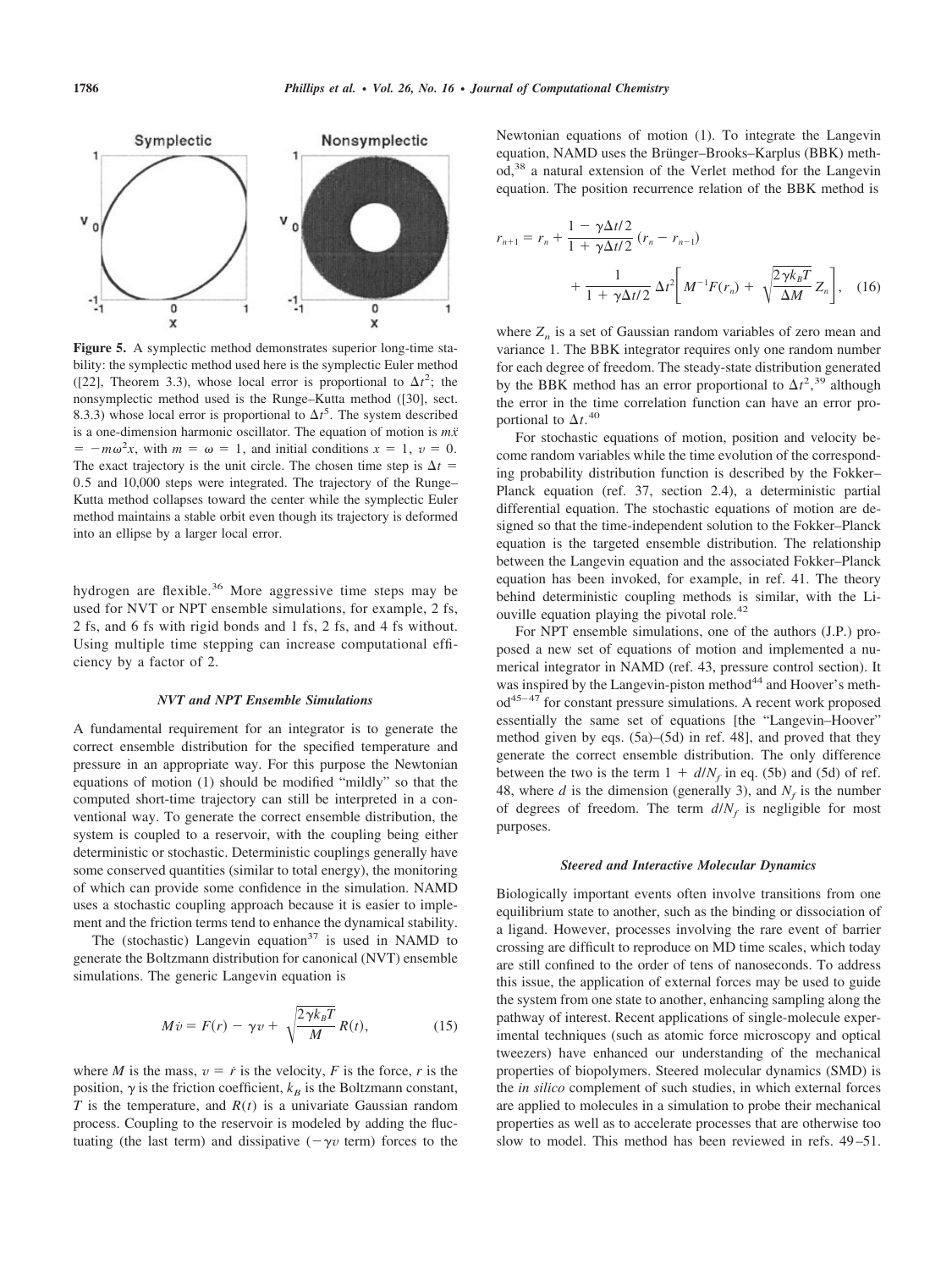With advances in available computer power, steering forces can also be applied interactively, instead of in batch mode; we call this technique Interactive Molecular Dynamics (IMD).<sup>52,53</sup> External forces have been applied using NAMD in a variety of ways to a diverse set of systems, yielding new information about the mechanics of proteins,<sup>54</sup> for instance in refs. 6, 55–67 and other studies reviewed in ref. 51. We expect that most molecular dynamics simulations in the future will be of the steered type. This expectation stems from an analogy to experimental biophysics: although many experiments provide unaltered images of biological systems, more experiments investigate systems through well-designed perturbations by physical or chemical means.

#### *SMD*

Steered MD may be carried out with either a constant force applied to an atom (or set of atoms) or by attaching a harmonic (springlike) restraint to one or more atoms in the system and then varying either the stiffness of the restraint<sup>67</sup> or the position of the restraint $68-70$  to pull the atoms along. Other external forces or potentials can also be used, such as constant forces or torques applied to parts of the system to induce rotational motion of its domains. NAMD provides built-in facilities for applying a variety of external forces, including the automated application of moving constraints. In SMD, the direction of the applied force is chosen in advance, specified through a few simple lines in an NAMD configuration file. More flexible force schemes can be realized within NAMD through scripting.

As a computational technique, SMD bears similarities to the method of umbrella sampling,  $7^{1,72}$  which also seeks to improve the sampling of a particular degree of freedom in a biomolecular system; however, while umbrella sampling requires a series of equilibrium simulations, SMD simulations apply a constant or time-varying force that results in significant deviations from equilibrium. In consequence, the results of the SMD dynamics have to be analyzed from an explicitly nonequilibrium viewpoint.<sup>54</sup> SMD also permits new types of simulations that are more naturally performed and understood as out-of-equilibrium processes.

In constant-force SMD, the atoms to which the force is applied are subject to a fixed, constant force in addition to the force field potential. The affected atoms are specified through a flag in the molecular coordinates (PDB) file, and the force vector is specified in the NAMD configuration. Intermediates found through constant-force SMD simulations may be modeled using the theory of mean first passage times for a barrier-crossing event.73,74 Typical applied forces range from tens to a thousand picoNewtons  $(pN)$ .<sup>75</sup>

Constant velocity SMD simulates the action of a moving AFM cantilever on a protein. An atom of the protein, or the center of mass of a group of atoms, is harmonically restrained to a point in space that is then shifted in a chosen direction at a predetermined constant velocity, forcing the restrained atoms to follow (Fig. 6). By default, the SMD harmonic restraint in NAMD only applies along the direction of motion of the restraint point, such that the atoms are unrestrained along orthogonal vectors; it is possible, however, to apply additional restraints. As with constant force SMD, the affected atoms are specified through a flag in the PDB file; the force constant of the restraint and the velocity of the restraint point are specified in the NAMD configuration file. For a group of atoms harmonically restrained with a force constant *k* moving with velocity  $v$  in the direction  $\vec{n}$ , the additional potential

$$
\Delta U(\vec{r}_1, \vec{r}_2, \dots, t) = \frac{1}{2} k [vt - (\vec{R}(t) - \vec{R}_0) \cdot \vec{n}]^2 \qquad (17)
$$

is applied, where  $\vec{R}(t)$  is the current center of mass of the SMD atoms and  $\vec{R}_0$  is their initial center of mass.  $\vec{n}$  is a unit vector. In AFM experiments, the spring constants *k* of the cantilevers are typically of the order of 1 pN/ $\AA$ , so that thermal fluctuations in the position of an attached ligand,  $(k_B T/k)^{1/2}$ , are large on the atomic scale, for example, 6 Å. However, in SMD simulations stiffer springs ( $k \sim 70$  pN/Å) are employed, leading to more detailed information about interaction energies as well as finer spatial resolution. However, due to limitations in attainable computational speeds, simulations cover time scales that are typically  $10<sup>5</sup>$  times shorter than those of AFM experiments, necessitating high pulling velocities on the order of 1 Å/ps. As a result, a large amount of irreversible work is performed during SMD simulations, which needs to be discounted to obtain equilibrium information.

A proof that equilibrium properties of a system can be deduced from nonequilibrium simulations was given by Jarzynski.<sup>76,77</sup> The second law of thermodynamics states that the average work *W* done through a nonequilibrium process that changes a parameter  $\lambda$ of a system from  $\lambda_0$  at time zero to  $\lambda_t$  at time *t* is greater than or equal to the equilibrium free energy difference between the two states specified through the final and initial values of  $\lambda$ :

$$
\Delta F = F(\lambda_i) - F(\lambda_0) \le \langle W \rangle, \tag{18}
$$

where the equality holds only if the process is quasi-static. Jarzynski<sup>76</sup> discovered an equality that holds regardless of the speed of the process:

$$
e^{-\beta \Delta F} = \langle e^{-\beta W} \rangle, \tag{19}
$$

where  $\beta = (k_B T)^{-1}$ . The Jarzynski equality provides a way to extract equilibrium information, such as free energy differences, from averaging over nonequilibrium processes,  $\frac{76}{9}$  a method that has been tested against computer simulations<sup>77</sup> and experiments.<sup>78</sup>

A major difficulty that arises with the application of eq. (19) is that the average of exponential work appearing in Jarzynski's equality is dominated by trajectories corresponding to small work values that arise only rarely. Hence, an accurate estimate of free energy requires suitable sampling of such rare trajectories, and thus the accuracy of the method is limited by statistical error. Cumulant expansions $41,62,76,79$  are an effective approximation for the exponential average; because the lower order terms of the expansion are less influenced by statistical error, the systematic error introduced by truncating the higher order terms may be considerably smaller than the statistical error that which would be introduced by including them. It can be shown<sup>41</sup> that in the relevant regime of steering by means of stiff springs, the work on the system is Gaussian-distributed regardless of the speed of the process simulated and the cumulant expansion of Jarzynski's equality can safely be terminated at second order.<sup>80</sup>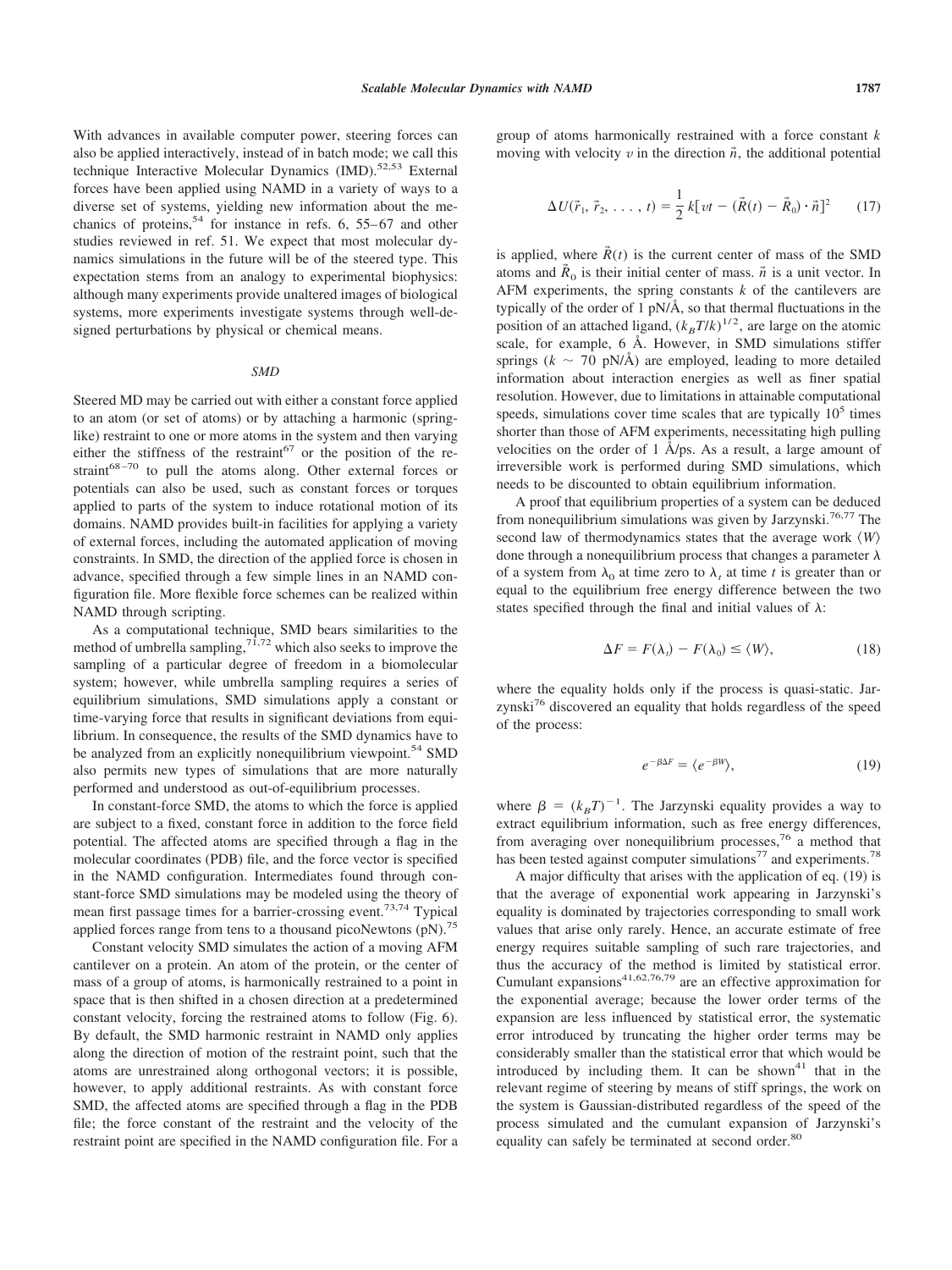

**Figure 6.** Constant velocity pulling in a one-dimensional case. The dummy atom is colored red, and the SMD atom blue. As the dummy atom moves at constant velocity, the SMD atom experiences a force that depends linearly on the distance between both atoms. [Color figure can be viewed in the online issue, which is available at www. interscience.wiley.com.]

Application of the Jarzynski identity is comparable in efficiency to the umbrella sampling method. $81$  However, the analysis involved in the SMD method is simpler than that involved in umbrella sampling in which one needs to solve coupled nonlinear equations for the weighted histogram analysis method.<sup>31,54,82,83</sup> In addition, the application of the Jarzynski identity has the advantage of uniform sampling of a reaction coordinate. Whereas in umbrella sampling a reaction coordinate is locally sampled nonuniformly proportional to the Boltzmann weight, in SMD a reaction coordinate follows a guiding potential that moves with a constant velocity and, hence, is sampled almost uniformly (computing time is uniformly distributed over the given region of the reaction coordinate). This is particularly beneficial when the potential of mean force (essentially, the free energy profile along the reaction coordinate) contains narrow barrier regions as in ref. 62. In such cases, a successful application of umbrella sampling depends on an optimal choice of biasing potentials, whereas nonequilibrium thermodynamic integration appears to be more robust.<sup>31</sup> However, umbrella sampling is a general method that can be applied to a variety of reaction coordinates, including complex ones like those involved in large conformational changes in proteins.<sup>84</sup>

NAMD also provides the facility for the user to apply other types of external forces to a system. In a technique related to SMD, torques may be applied to induce the rotation of a protein domain. As with SMD, this is implemented in NAMD through a simple specification in the configuration file and does not require additional programming on the part of the researcher. This technique has already been successfully used to study the rotation of the Fo domain of ATPase.<sup>85</sup> The application of more sophisticated external forces are readily implemented through the NAMD "Tcl forces" interface, which allows the user to specify position- and time-dependent forces to be computed at each time step. This technique has recently been used to mimic the effect of membrane surface tension on a mechanosensitive channel<sup>59</sup> and to model the interaction of the *lac* repressor protein (modeled in atomic-level detail) with DNA described by an elastic rod that exerts forces on the protein.<sup>6,86</sup>

### *IMD*

By using NAMD in conjunction with the molecular graphics software VMD, steering forces can be applied in an interactive manner, rather than only in batch mode.<sup>52</sup> For this purpose, VMD is linked to a NAMD simulation running on the same machine or a remote cluster. This arrangement permits an investigator to view a running simulation and to apply forces based on real-time information about the progress of the simulation (such as visual information or force feedback through a haptic device). The researcher is then able to explore the mechanical properties of the system in a direct, hands-on manner, using her scientific intuition to guide the simulation via a mouse or haptic device. This method has already been used in biomolecular research, for instance, to study the selectivity and regulation of the membrane channel protein GlpF and the enzyme glycerol kinase.<sup>53</sup> Setting up an IMD simulation is a straight-forward process that can be done on any computer.

The IMD haptic interface<sup>52</sup> consists of three primary components: a haptic device to provide translational and orientational input as well as force feedback to the user's hand; NAMD to calculate the effect of applied forces via molecular dynamics; and VMD to display results (Fig. 7). VMD communicates with the haptic device via a server $87$  that controls the haptic environment experienced by the user, as described in ref. 52. The scheme of splitting the haptic, visualization, and simulation components into three communicating, asynchronous processes has been employed successfully,<sup>52,88</sup> and permits all three components to run at top speed, maximizing the responsiveness of the system. IMD requires



**Figure 7.** In IMD, the user applies forces to atoms in the simulation via a force-feedback haptic device.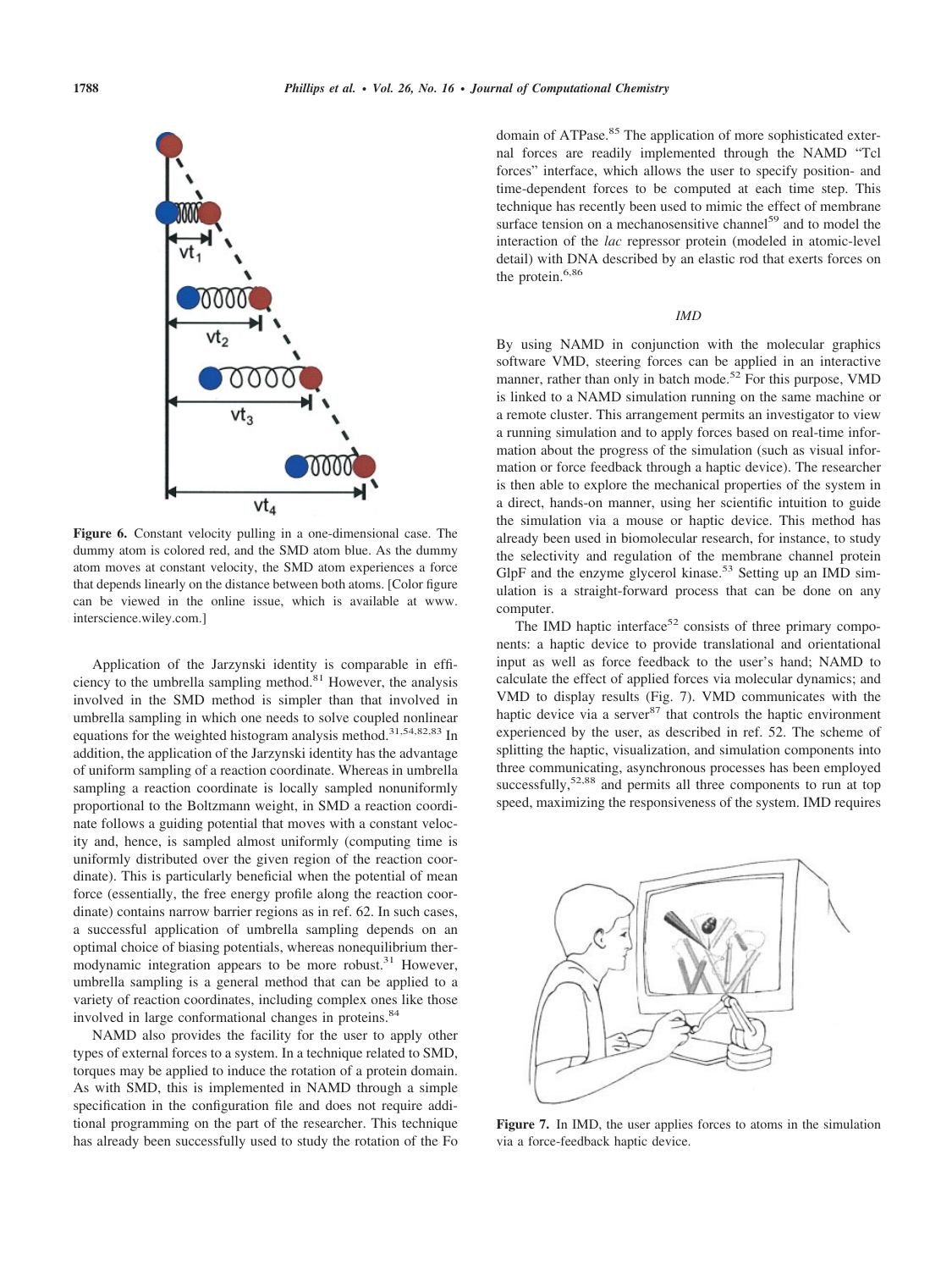efficient network communication between the visualization frontend and the MD back-end. Although the network bandwidth requirements for performing IMD are quite low relative to the computational demands, latency is a major concern as it has a direct impact on the responsiveness of the system. IMD uses custom networking code in NAMD and VMD to transfer atomic coordinates and steering forces efficiently.

To make molecular motion as described by MD perceptible to the IMD user through the haptic device, the quantities arising in the generic equation of motion governing the molecular response (represented below by Roman characters) and the haptic response (denoted by Greek characters),

$$
m\frac{d^2x}{dt^2} = f, \quad \mu\frac{d^2\chi}{d\tau^2} = \phi \tag{20}
$$

must be related through suitable scaling factors. Molecular motion probed is typically extended over distances of  $x = 1$  Å, molecular time scales covered are typically  $t = 1$  ps, and external forces acting on molecular moieties should not exceed  $f = 1$  nN so as not to overwhelm inherent molecular forces. By contrast, the haptic device is characterized by length resolution of  $\chi = 1$  cm and can generate a force of  $\phi = 1$  N or more;  $t = 1$  ps of dynamics requires  $\tau = 1$  s or more to compute. The interface between the haptic device and NAMD thus introduces the scaling factors

$$
S_x = \chi/x = 10^8, \quad S_t = \tau/t = 10^{12}, \quad S_f = \phi/f = 10^9, \quad (21)
$$

Multiplying the molecular equation of motion in eq. (20) by the factor  $S_f S_x / S_t^2$  gives

$$
\frac{S_f S_x}{S_t^2} m \frac{d^2 x}{dt^2} = S_f m \frac{d^2 \chi}{d \tau^2} = \frac{S_f S_x}{S_t^2} f = \frac{S_x}{S_t^2} \phi.
$$
 (22)

From this we can conclude

$$
\frac{S_f S_t^2}{S_x} m \frac{d^2 \chi}{d\tau^2} = \phi.
$$
 (23)

Comparison with the haptic equation of motion in eq. (20) suggests that the effective mass felt by the haptic device, and hence, by the user is

$$
\mu = \frac{S_f S_i^2}{S_x} m. \tag{24}
$$

The molecular moieties to be moved through external forces have typical masses of (e.g., for glycerol moved through a membrane channel<sup>53</sup>) of  $m = 180$  amu or  $m \approx 3 \times 10^{-25}$  kg. From eq. (21) we conclude then that the effective mass felt by the user through the haptic device is 3 kg; the user does not sense strong inertial effects, and can readily manipulate the biomolecular system. IMD can also be carried out without force feedback, using a standard mouse to steer the simulated system.

To assist users of NAMD with IMD, AutoIMD<sup>89</sup> has been developed. AutoIMD permits the researcher to use the graphical interface provided by VMD to run an MD simulation based on a selection of atoms. The simulation can then be visualized in real time in the VMD graphics window. Forces may be applied with either a mouse or a haptic device by the user (as described above), or statically as in traditional SMD. Rather than carrying out a simulation of the entire molecule, AutoIMD performs a rapid MD simulation by dividing the system into three parts: a "molten zone," where the atoms are allowed to move freely; a surrounding "fixed zone," in which the atoms are included in the simulation (and exert forces on the molten zone), but are held fixed; and an "excluded zone," which is entirely disregarded in the AutoIMD simulation. In this way, AutoIMD may be used to inspect and perform energy minimizations on parts of the system that have been manipulated (e.g., through mutations or IMD), giving the researcher real-time feedback on the simulation.

SMD and IMD simulations differ in fundamental ways, and may be fruitfully combined. In SMD, the specification of the external forces is developed based on the researcher's understanding of the biological and structural properties of the system. The SMD simulation is carried out with the weakest force possible to induce the necessary change in an affordable length of simulation time, and the analysis of the simulation data relates the force applied to the progress of the system along the chosen reaction path. In contrast, IMD simulations are unplanned, allowing the researcher to toy with the system, exploring the degrees of freedom. Because the simulations need to be rapid— completed in minutes rather than days or weeks—the applied forces are extremely large, and the simulations are too rough to produce data suitable for an accurate analysis of molecular properties. The techniques can be combined: in the first stage, the researcher uses IMD to generate and test hypotheses for reaction mechanisms or to accelerate substrate transport, docking, and other mechanisms that are difficult to cast into numerical descriptions; in the second stage, the researcher carries out further MD or SMD simulations building on the hypothesized mechanisms or configurations from the IMD investigation.

#### *Free Energy Calculations*

In addition to propagating the motion of atoms in time, MD can also be used to generate an ensemble of configurations, from which thermodynamic quantities like free energy differences,  $\Delta F$ , can be computed. In a nutshell, there are three possible routes for the calculation of  $\Delta F$ : (1) estimate the relevant probability distribution,  $\rho[U(\vec{r}_1,\ldots,\vec{r}_N)]$ , from which a free energy difference may be inferred via  $-1/\beta \ln \rho [U(\vec{r}_1, \ldots, \vec{r}_N)]/\rho_0$ , where  $\rho_0$  denotes a normalization term: (2) compute the free energy difference directly; and (3) calculate the free energy derivative,  $d\Delta F(\xi)/d\xi$ , along some order parameter (collective coordinate),  $\xi$ , consistent with an average force,<sup>90</sup> and integrate the latter to obtain  $\Delta F$ .

The popular umbrella sampling method, $7^{1,72}$  whereby the probability to find the system along a given reaction coordinate is sought, falls evidently into the first category. One blatant shortcoming of this scheme, however, lies in the need to guess the external potential or bias that is necessary to overcome the barriers of the free energy landscape—an issue that may rapidly become intricate in the case of qualitatively new problems. In this section,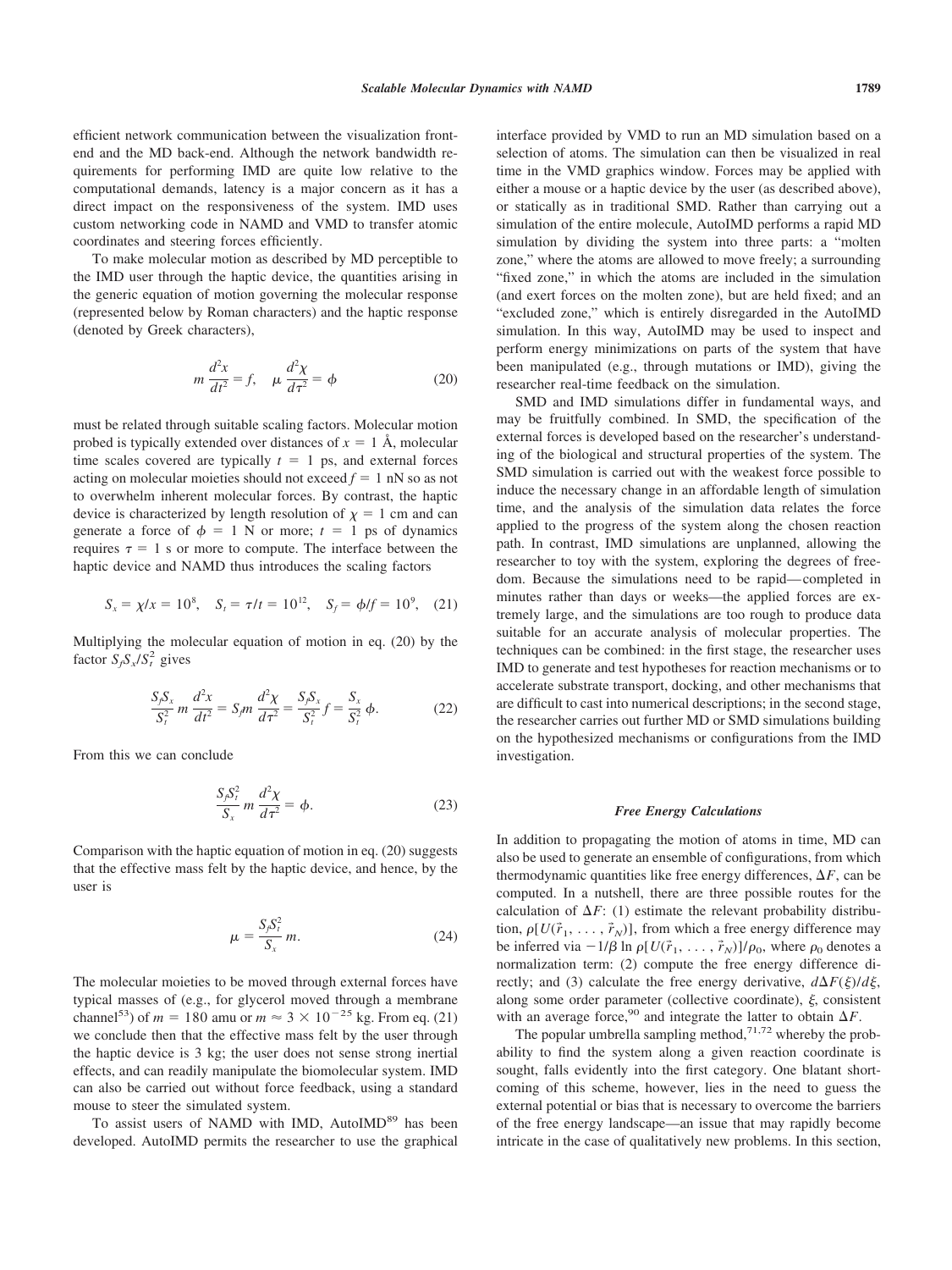we shall focus on the second and the third classes of approaches for determining free energy differences.

The first approach, available in NAMD since version 2.4, is free energy perturbation  $(FEP)$ ,<sup>91</sup> an exact method for the direct computation of relative free energies. FEP offers a convenient framework for performing "alchemical transformations," or *in silico* site-directed mutagenesis of one chemical species into another.

Description of intermolecular association or intramolecular deformation in complex molecular assemblies requires an efficient computational tool, capable of rapidly providing precise free energy profiles along some ordering parameter,  $\xi$ , in particular when little is known about the underlying free energy behavior of the process. A fast and accurate scheme, pertaining to the third category of methods, is introduced in NAMD version 2.6 to determine such free energy profiles,  $\Delta F(\xi)$ . This scheme relies upon the evaluation of the average force acting along the chosen order parameter,  $\xi$ , in such a way that no apparent free energy barrier impedes the progress of the system along the latter.  $92,93$ 

The efficiency of the free energy algorithm represents only one facet of the overall performance of the free energy calculation, which to a large extent, relies on the ability of the core MD program to supply configurations and forces in rigorous thermodynamic ensembles and in a time-bound fashion. The methodology described hereafter has been implemented in NAMD and operates with nearly no extra cost compared to a standard MD simulation.

#### *Alchemical Transformations*

Contrary to the worthless piece of lead in the hands of the proverbial alchemist, the potential energy function of the computational chemist is sufficiently malleable to be altered seamlessly, thereby allowing the thermodynamic properties of a system to be related to those of a slightly modified one, such as a chemically modified protein or ligand, through the difference in the corresponding intermolecular potentials.

The free energy difference between a reference state, *a*, and a target state, *b*, can be expressed in terms of the ratio of their corresponding partition functions. Using the well-known relationship between partition function *Z* and free energy  $F$ ,  $Z = \exp[-F/T]$  $k_8 T$ ], along with the property  $Z = Z_{kin} Z_{pot}$  where  $Z_{kin}$  and  $Z_{pot}$  are the partition functions for kinetic and potential energy, respectively, one can express  $F\Delta_{a\rightarrow b} = F_b - F_a$  as:

$$
\Delta F_{a\to b} = -\frac{1}{\beta} \ln \frac{\int \exp[-\beta U_b(\vec{r}_1, \dots, \vec{r}_N)] d\vec{r}_1 \dots d\vec{r}_N}{\int \exp[-\beta U_a(\vec{r}_1, \dots, \vec{r}_N)] d\vec{r}_1 \dots d\vec{r}_N}.
$$
 (25)

Here  $U_a$  and  $U_b$  are the potential energy functions for states  $a$  and *b*, respectively. One can write eq. (25)  $\Delta F_{a\rightarrow b} = -(1/\beta)ln{\{\int$  $\exp[-\beta(U_b(\chi)-U_a(\chi))]exp[-\beta U_a(\chi)]dx/\int exp[-\beta U_a(\chi)]dx$ } where  $\chi = \vec{r}_1, \ldots, \vec{r}_N$ . Defining the average, Boltzmann-weighted relative to the potential  $U_a$ , that is, weighted over configurations representative of the reference state *a*,  $\langle f \rangle_a = \int f(\chi) \exp[-\beta U_a(\chi)]d\chi f$  $\exp[-\beta U_a(\chi)]dx$ , one can state:

$$
\Delta F_{a\to b} = -\frac{1}{\beta} \ln \langle \exp\{-\beta [U_b(\vec{r}_1, \ldots, \vec{r}_N) - U_a(\vec{r}_1, \ldots, \vec{r}_N)] \} \rangle_a.
$$
\n(26)

This is the celebrated FEP equation.<sup>91</sup> In principle, eq.  $(26)$  is *exact* in the limit of infinite sampling. In practice, however, on the basis of finite-length simulations, it only provides accurate estimates for small changes between *a* and *b*. This condition does not imply that the free energies characteristic of *a* and *b* be sufficiently close, but rather that the corresponding configurational ensembles overlap to a large degree to guarantee the desired accuracy. For example, although the hydration free energy of benzene is only -0.4 kcal/mol, insertion of a benzene molecule in bulk water constitutes too large a perturbation to fulfill the latter requirement in a single-step transformation. If such is not the case, the pathway connecting state *a* to state *b* is broken down into *N* intermediate, not necessarily physical states,  $\lambda_k$  ( $a \equiv \lambda_1 = 0$  and  $b \equiv \lambda_N =$ 1), so that the Helmholtz free energy difference reads:

$$
\Delta F_{a\to b} = -\frac{1}{\beta} \sum_{k=1}^{N-1} \ln \langle \exp \{-\beta [U(\vec{r}_1, \dots, \vec{r}_N; \lambda_{k+1}) - U(\vec{r}_1, \dots, \vec{r}_N; \lambda_k)] \} \rangle_{\lambda_k}.
$$
 (27)

Here the potential energy is not only a function of the spatial coordinates, but also of the parameter  $\lambda$  that connects the reference and the target states. Perturbation of the chemical system by means of  $\lambda_k$  may be achieved by scaling the relevant nonbonded force field parameters of appearing, vanishing, or changing atoms, in the spirit of turning lead into gold.

In NAMD, the topologies characteristic of the initial state, *a*, and the final state, *b*, coexist, yet without interacting. This implies that, as a preamble to the free energy calculation, a hybrid topology has to be defined with an appropriate exclusion list to prevent interactions between those atoms unique to state *a* and those unique to state *b*. In lieu of altering the nonbonded parameters, the interaction of the perturbed molecular fragments with their environment is scaled as a function of  $\lambda_k$ :

$$
U(\vec{r}_1, \ldots, \vec{r}_N; \lambda_k) = \lambda_k U_b(\vec{r}_1, \ldots, \vec{r}_N)
$$
  
+ 
$$
(1 - \lambda_k) U_a(\vec{r}_1, \ldots, \vec{r}_N).
$$
 (28)

This scheme is referred to as the dual-topology paradigm.<sup>94</sup>

In a number of MD programs, FEP is implemented as an extra layer, implying that free energy differences are computed *a posteriori* by looping over a previously generated trajectory. In NAMD, the potential energies representative of the reference state,  $\lambda_k$ , and the target state,  $\lambda_{k+1}$ , are evaluated concurrently "on the fly" at little additional cost and the ensemble average of eq. (27) is updated continuously.

"Alchemical transformations" may be applied to a variety of chemically and biologically relevant systems, offering, in addition to a free energy difference, atomic-level insight into the structural modifications entailed by the perturbation. In Figure 8, *in silico* site-directed mutagenesis experiments are proposed for the transmembrane domain of glycophorin A (GpA) in an attempt to pinpoint those residues responsible for  $\alpha$ -helix dimerization. Leu<sup>75</sup> and  $\text{I} \text{I} e^{76}$  are perturbed into alanine following the depicted thermodynamic cycle. The first point mutation, L75A, yields a free energy change of  $+13.9 \pm 0.3$  and  $+28.8 \pm 0.3$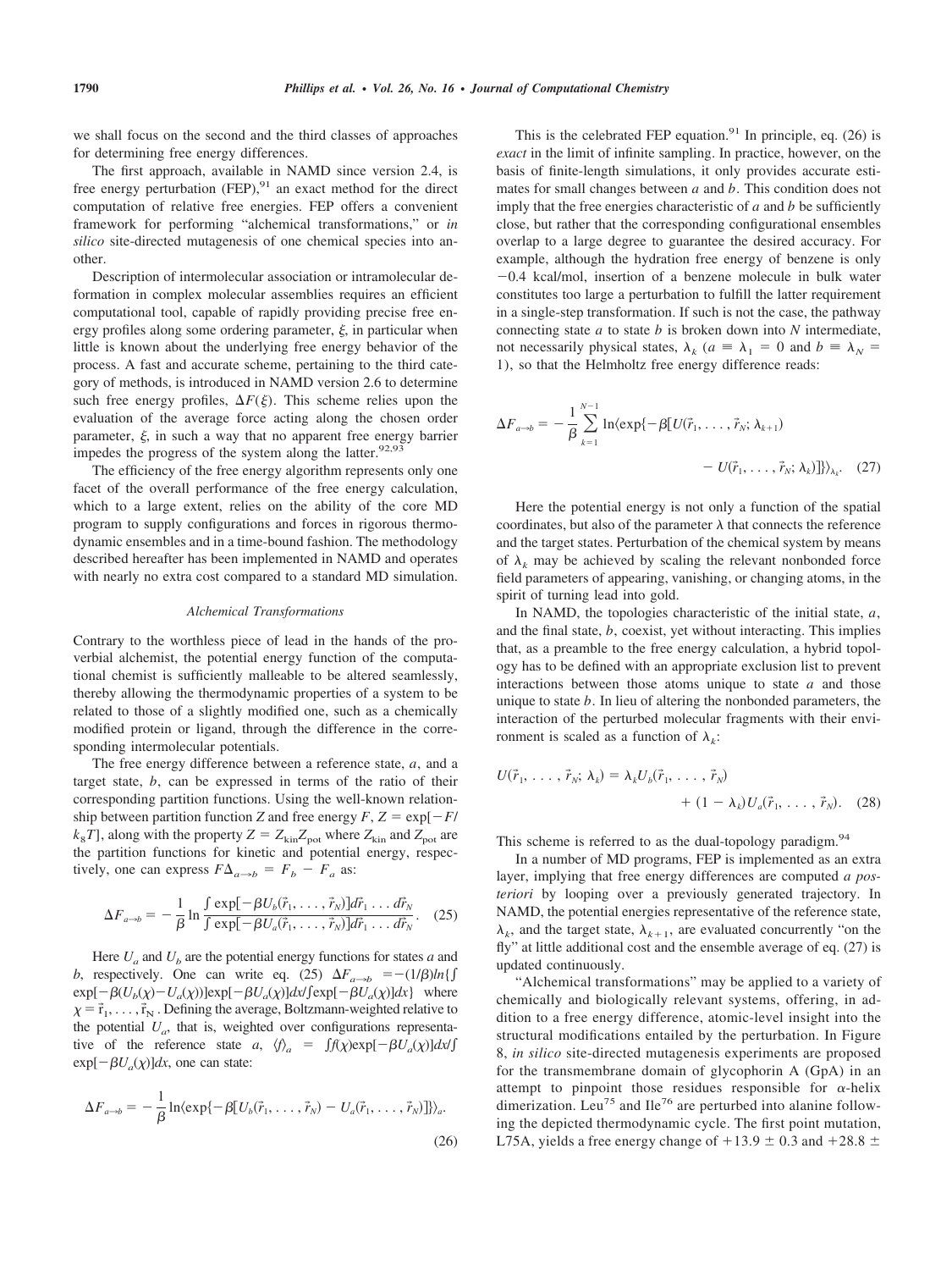

**Figure 8.** Homodimerization of the transmembrane (TM) domain of glycophorin A (GpA): (a) Contact surface of the two  $\alpha$ -helices forming the TM domain of GpA. The strongest contacts are observed in the heptad of amino acids, Leu<sup>75</sup>, Ile<sup>76</sup>, Gly<sup>79</sup>, Val<sup>80</sup>, Gly<sup>83</sup>, Val<sup>84</sup>, and Thr<sup>87</sup>. Residue Leu<sup>75</sup>, which participates in the association of the two  $\alpha$ -helices through dispersive interactions, is featured as transparent van der Waals spheres. (b) Free energy profile delineating the reversible dissociation of the two  $\alpha$ -helices, obtained using an adaptive biasing force. The ordering parameter,  $\xi$ , corresponds to the distance separating the center of mass of the TM segments. The entire pathway was broken down into 10 windows, in which up to 15 ns of MD sampling was performed, corresponding to a total simulation time of 125 ns. (c) Thermodynamic cycle utilized to perform the "alchemical transformation" of residues Leu<sup>75</sup> and  $I \text{Re}^{76}$  into alanine, demonstrating the participation of these amino acids in the homodimerization of the two  $\alpha$ -helices. The left vertical leg of the cycle represents the transformation in a single  $\alpha$ -helix from the wild-type (WT) to the mutant form. The right vertical leg denotes a simultaneous point mutation in the two interacting  $\alpha$ -helices. Using the notation of the figure, the free energy difference arising from this perturbation is equal to  $\Delta G_2^{\text{mutation}} - 2\Delta G_1^{\text{mutation}}$ . Each leg of the thermodynamic cycle consists of 50 intermediate states and a total MD sampling of 6 ns. For clarity, the environment of the  $\alpha$ -helical dimer, formed by a dodecane slab in equilibrium between two lamellae of water, is not shown. [Color figure can be viewed in the online issue, which is available at www.interscience.wiley.com.]

0.5 kcal/mol in the free and in the bound state, respectively, which, put together, corresponds to a net free energy change of  $+1.0 \pm 0.6$  kcal/mol (experimental estimate:<sup>95</sup> +1.1  $\pm$  0.1 kcal/mol). The second point mutation, I76A, led to a free energy change of  $-4.9 \pm 0.3$  and  $-8.4 \pm 0.4$  kcal/mol, in the single helix and in the dimer, respectively, that is, a net change of  $+1.4 \pm 0.5$  kcal/mol (experimental estimate:<sup>95</sup> +1.7  $\pm$  0.1 kcal/mol). Aside from the remarkable agreement between theory and experiment, these free energy calculations confirm that replacement of bulky nonpolar side chains like leucine or isoleucine by alanine disrupts the  $\alpha$ -helical dimer through a loss of van der Waals interactions.<sup>96</sup>

## *Overcoming Free Energy Barriers Using an Adaptive Biasing Force*

The sizeable number of degrees of freedom described explicitly in statistical simulations of large molecular assemblies, in particular those of both chemical and biological interest, rationalizes the need

for a compact description of thermodynamic properties. Free energy profiles offer a suitable framework that fulfills this requirement by providing the dependence of the free energy on the chosen degrees of freedom  $\xi$ . Determination of such free energy profiles, under the *sine qua non* condition that some key degree of freedom  $\xi$ , for example, a reaction coordinate, can be defined, however, remains a daunting task from the perspective of numerical simulations. In the context of Boltzmann sampling of the phase space, overcoming the high free energy barriers that separate thermodynamic states of interest is a rare event that is unlikely to occur on the time scales amenable to MD simulation.

An important step forward on the road towards an optimal sampling of the phase space along a chosen collective coordinate,  $\xi$ , has been made recently. In a nutshell, this new method relies on the continuous application of a dynamically adapted biasing force that compensates the current estimate of the free energy, thus virtually erasing the roughness of the free energy landscape as the system progresses along  $\xi^{92}$  To reach this goal, the average force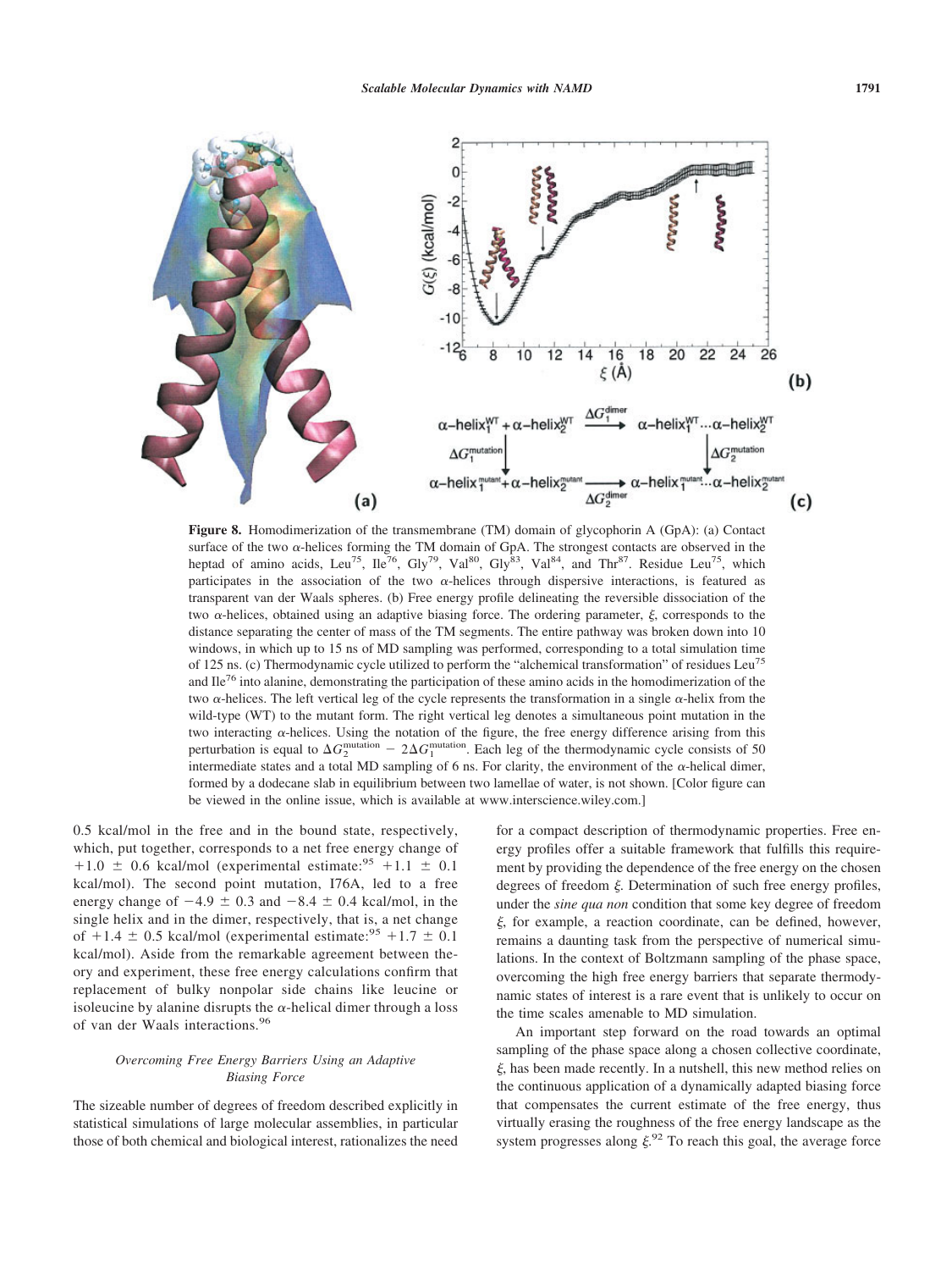acting on  $\xi$ ,  $\langle F_z \rangle$ , is evaluated from an unconstrained MD simulation:<sup>93</sup>

$$
\frac{dA(\xi)}{d\xi} = \left\langle \frac{\partial U(\vec{r}_1, \ldots, \vec{r}_N)}{\partial \xi} - \frac{1}{\beta} \frac{\partial \ln|J|}{\partial \xi} \right\rangle_{\xi} = -\langle F_{\xi} \rangle_{\xi}, \quad (29)
$$

where  $|J|$  denotes the determinant of the Jacobian for the transformation from Cartesian to generalized coordinates, which is a necessary modification of metric, given that  $\{\vec{r}_1, \ldots, \vec{r}_N\}$  and  $\xi$ are not independent variables. The specific form of  $|J|$  is an inherent function of the coordinate,  $\xi$ , chosen to advance the system.

In the course of the simulation in NAMD, the force,  $F_{\varepsilon}$ , acting along the ordering parameter,  $\xi$ , is accrued in small bins, thereby supplying an estimate of the derivative  $dA(\xi)/d\xi$ . The so called adaptive biasing force (ABF),  $\vec{F}^{\text{ABF}} = -\langle F_{\xi} \rangle_{\xi} \vec{\nabla}_{r} \xi$ , is determined in such a way that, when applied to the system, it yields a Hamiltonian in which no average force is exerted along  $\xi$ . As a result, all values of  $\xi$  are sampled with an equal probability, which in turn, dramatically improves the accuracy of the calculated free energies. The approach further entails that progression of the system along  $\xi$  is fully reversible and limited solely by its selfdiffusion properties. At this stage, it should be clearly understood that whereas the ABF method enhances sampling along  $\xi$ , its ability to supply a perfectly uniform probability distribution of the system over the entire range of  $\xi$  values may be impeded by possible orthogonal degrees of freedom.

We have chosen to introduce the average force method in NAMD within the convenient framework of *unconstrained* MD,<sup>93</sup> in which the coordinate,  $\xi$  is unconstrained, but other degrees of freedom, such as bond lengths, can be constrained. Either constraint forces must be taken into account in  $F<sub>g</sub>$ , as they are in NAMD version 2.6, or it will be crucial to ascertain that no Cartesian coordinate appears simultaneously in a constrained degree of freedom and in the derivative  $\partial U(\vec{r}_1,\ldots,\vec{r}_N)/\partial \xi$  of eq. (29).

The implementation of the ABF scheme in NAMD provides reaction coordinates such as a distance between subgroups of atoms or length along a specified direction in cartesian space. Previous applications include, the intramolecular folding of a short peptide, the partitioning of small solutes across an aqueous interface, and the intermolecular association of neutral and ionic species.<sup>92,93</sup>

The  $\alpha$ -helical dimerization of GpA represents an interesting application of the method, whereby the reversible dissociation rather than the association, for obvious cost-effectiveness reasons—is carried out, using the distance separating the center of mass of the trans-membrane segments as the reaction coordinate. The free energy profile characterizing this process is shown in Figure 8, and features a deep minimum at 8.2 Å, which corresponds to the native, close packing of the  $\alpha$ -helices.

As the trans-membrane segments move away from each other, helix– helix interactions are progressively disrupted, in particular in the crossing region, thus causing an abrupt increase of the free energy, accompanied by a tilt of the two  $\alpha$ -helices towards an upright orientation. As the distance between the two trans-membrane segments further increases, the free energy profile levels off at 21 Å, a separation beyond which the dimer is fully dissociated.

A valuable feature offered by NAMD lies in the possibility to evaluate *a posteriori* electrostatic and van der Waals forces from an ensemble of configurations. Projection of these forces onto the coordinate  $\xi$ , and subsequent integration of the former provides a deconvolution of the complete free energy profile in terms of helix– helix and helix–solvent contributions.

Analysis of these contributions reveals two regimes in the association process, driven at large separation by the solvent, which pushes the  $\alpha$ -helices together, and at short separation by van der Waals interactions that favor native contacts.<sup>96</sup>

## **NAMD Software Design**

Just as the intelligent car buyer looks under the hood to understand the performance and longevity of a particular vehicle, we now direct the attention of the reader and potential NAMD user to a few design and implementation details that contribute to the flexibility and performance of NAMD.

#### *Goals, Design, and Implementation*

NAMD was developed to enable ambitious MD simulations of biomolecular systems, employing the best technology available to provide the maximum performance possible to researchers. In the past decade simulation size and duration have increased dramatically. Ten years ago a simulation of 36,000 atoms over 100 ps as reported in ref. 5 was considered very advanced. Today, this status is reserved for simulations of systems with more than 300,000 atoms for up to 100 ns as reported in refs. 6, 23, and 55. The progress made is illustrated in Figure 1, comparing the sizes of systems reported in refs. 5 and 6. This 1000-fold increase in capability (10-fold in atom count and over 100-fold in simulation length) has been partially enabled by advances in processor performance, with clock rate increases leading the way. However, substantial progress has also resulted from exploiting the factor of 100 or more in performance available through the use of massively parallel computing, coordinating the efforts of numerous processors to address a single computation.

Looking forward, scientific ambition remains unchecked while increases in processor clock rates are constrained by limits on power consumption and heat dissipation. This stagnation in CPU speed has inspired system vendors such as Cray and SGI to incorporate fieldprogrammable gate arrays (FPGAs) into their offerings, promising great performance increases, but only for suitable algorithms that are subjected to heroic porting efforts (as have been initiated for the force evaluations used by NAMD). Advances in semiconductor technology will surpass the limits encountered today, but in the meantime, industry has turned to offering greater concurrency to performance-hungry applications, scaling systems to more processors, and processors to more cores, rather than to higher clock rates. Indeed, the highestperformance component of a modern desktop is often the 3D graphics accelerator, which inexpensively provides an order of magnitude greater floating point capability than the main processor at a fraction of the clock rate by automatically distributing independent calculations to tens of pipelines, and even across multiple boards. Therefore, high performance and parallel computing will become even more synonymous than today, with greater industry acceptance and support.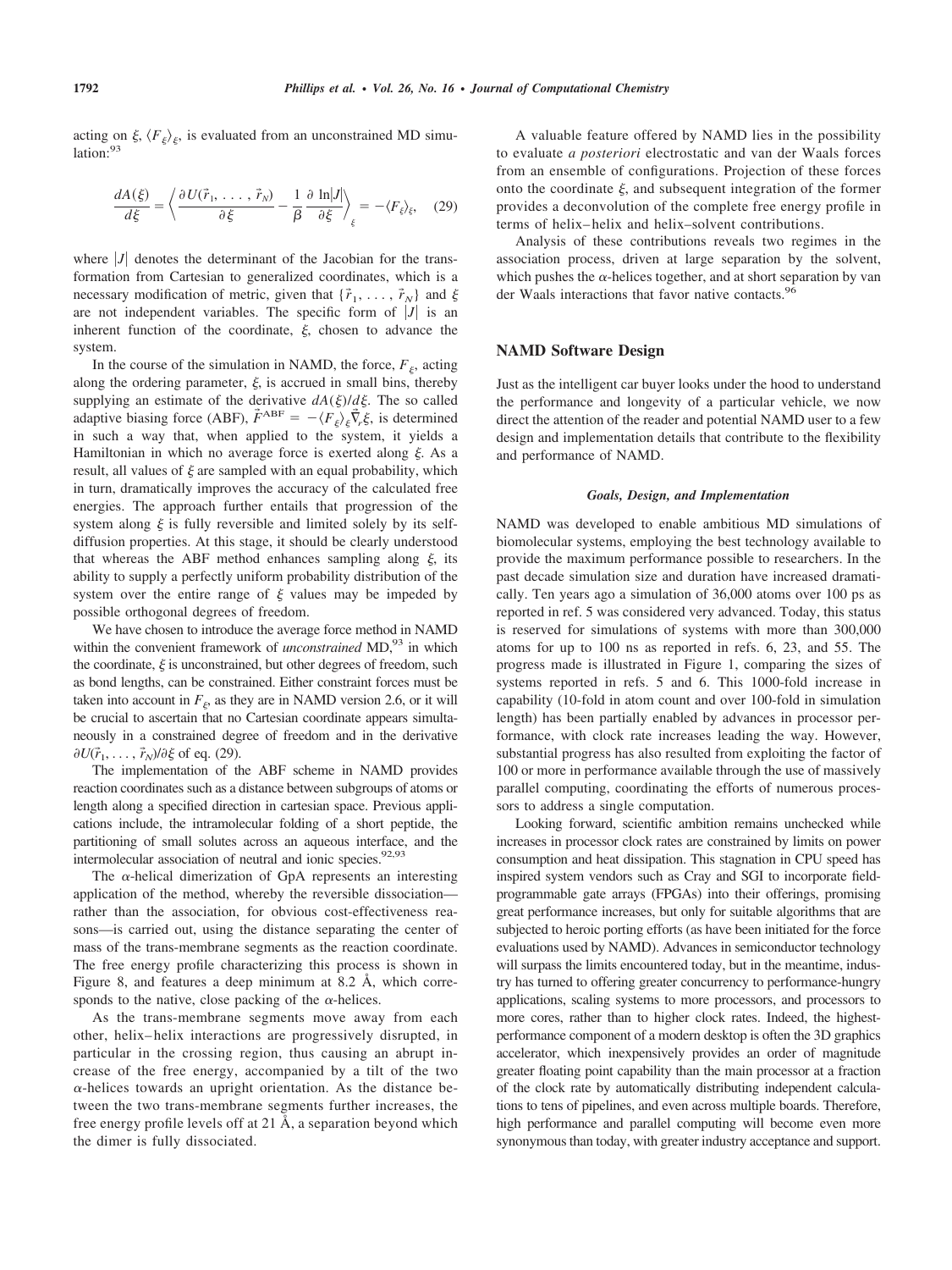Scientific computing is also facing the perennial "software crisis" that has stalked business information systems for decades. The seminal book by Allen and Tildesley<sup>97</sup> could dedicate a few pages of an appendix to writing efficient FORTRAN-77 code and consider the reader adequately informed. Developing modern high-performance software, however, requires knowledge of everything from parallel decomposition and coordination libraries to the relative cost of accessing different levels of cache memory. The design of more complex algorithms and numerical methods has ensured that any useful and successful program is likely to outlive the machine for which it is originally written, making portability a necessity. Software is also likely to be used and extended by persons other than the original author, making code readability and modifiability vital.

Software maintenance activities such as porting and modification account for the majority of the cost and effort associated with a program during its lifetime. These issues have been addressed in the development of object-oriented software design, in which the programmer breaks the program into "objects" comprising closelyrelated data (such as the *x*, *y*, and *z* components of a vector) and the operations that act on it (addition, dot product, cross product, etc.). The objects may be arranged into hierarchies of classes, and an object may contain or refer to other objects of the same or different classes. In this manner, large and complex programs can be broken down into smaller components with defined interfaces that can be implemented independently. NAMD is implemented in  $C++$ , the most popular and widely supported programming language providing efficient support for these methods.

Methodology for the development of parallel programs is far from mature, with automatically parallelizing compilers and languages still quite limited and most programmers using the Message Passing Interface (MPI) libraries in combination with C,  $C++$ , or Fortran. Although the acceptance of MPI as a crossplatform standard for parallel software has been of great benefit, the burden on the programmer remains. The first task is to decompose the problem, which is often simplified by assuming that the processor count is a power of two or has factors corresponding to the dimensions of a large three-dimensional array. MPI programming then requires the explicit sending and receiving of arrays between processors, much like directing a large and complex game of catch.

NAMD is based on the Charm $++$  parallel programming system and runtime library.<sup>98</sup> In Charm $+$ , the computation is decomposed into objects that interact by sending messages to other objects on either the same or remote processors. These messages are asynchronous and one sided, that is, a particular method is invoked on an object whenever a message arrives for it rather than having the object waste resources while waiting for incoming data. This *message-driven object* programming style effectively hides communication latency and is naturally tolerant of the system noise that is found on workstation clusters. Charm $++$  also supports *processor virtualization*,<sup>99</sup> allowing each algorithm to be written for an ideal, maximum number of parallel objects that are then dynamically distributed among the actual number of processors on which the program is run. Charm  $++$  provides these benefits even when it is implemented on top of MPI, an option that allows NAMD to be easily ported to new platforms.

The parallel decomposition strategy used by NAMD is to treat the simulation cell (the volume of space containing the atoms) as

a three-dimensional patchwork quilt, with each *patch* of sufficient size that only the 26 nearest-neighboring patches are involved in bonded, van der Waals, and short-range electrostatic interactions. More precisely, the patches fill the simulation space in a regular grid and atoms in any pair of non-neighboring patches are separated by at least the cutoff distance at all times during the simulation. Each hydrogen atom is stored on the same patch as the atom to which it is bonded, and atoms are reassigned to patches at regular intervals. The number of patches varies from one to several hundred and is determined by the size of the simulation independently of the number of processors. Additional parallelism may be generated through options that double the number (and have the size) of patches in one or more dimensions.

When NAMD is run, patches are distributed as evenly as possible, keeping nearby patches on the same processor when there are more patches than processors, or spreading them across the machine when there are not. Then, a (roughly 14 times) larger number of *compute objects* responsible for calculating atomic interactions either within a single patch or between neighboring patches is distributed across the processors, minimizing communication by grouping compute objects responsible for the same patch together on the same processors. At the beginning of the simulation, the actual processor time consumed by each compute object is measured, and this data is used to redistribute compute objects to balance the workload between processors. This measurement-based load balancing<sup>100</sup> contributes greatly to the parallel efficiency of NAMD.

Using forces calculated by compute objects, each patch is responsible for integrating the equations of motion for the atoms it contains. This can be done independently of other patches, but occasionally requires global data affecting all atoms, such as a change in the size of the periodic cell due to a constant pressure algorithm. Although the integration algorithm is the clearly visible "outer loop" in a serial program, NAMD's message-driven design could have resulted in much obfuscation (as was experienced even in the simpler NAMD  $1.X<sup>4</sup>$ ). This was averted by using Charm++ threads to write a top-level function that is called once for each patch at program start and does not complete until the end of the simulation.<sup>10</sup> This design has allowed pressure and temperature control methods and even a conjugate gradient minimizer to be implemented in NAMD without writing any new code for parallel communication.

#### *Tcl Scripting Interface*

NAMD has been designed to be extensible by the end user in those areas that have required the most modification in the past and that are least likely to affect performance or harbor hard-to-detect programming errors. The critical force evaluation and integration routines that are the core of any molecular dynamics simulation have remained consistent in implementation as NAMD has evolved, occasionally introducing improved methods for pressure and temperature control. The greatest demand for modification has been in high-level protocols, such as equilibration and simulated annealing schedules. An additional demand has been for the implementation of experimental and often highly specialized steering and analysis methods, such as those used to study the rotational motion of ATP synthase.<sup>85</sup>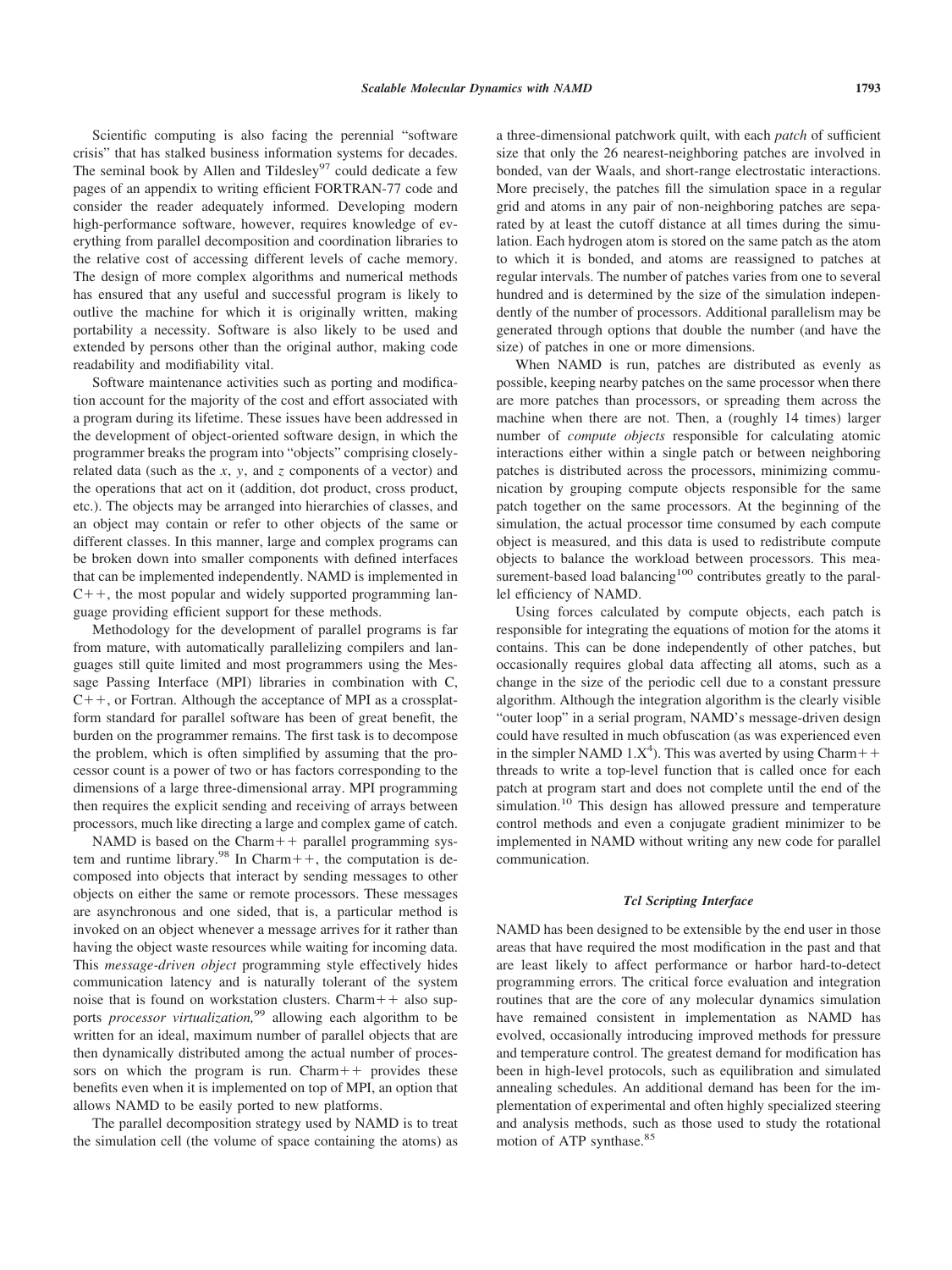Flexibility requirements could, in theory, be met by having the end user modify NAMD's  $C++$  source code, but this is undesirable for several reasons. Any users with special needs would have to maintain their own "hacked" version of the source code, which would need to be updated whenever a new version of NAMD was released. These unfortunate users would also need to maintain a full compiler environment and any external libraries for every platform on which they wanted to run NAMD. Finally, an understanding of both  $C++$  and NAMD's internal structure would be required for any modification, and bugs introduced by the end user would be difficult for a novice programmer to fix. These problems can be eliminated by providing a scripting interface that is interpreted at run time by NAMD binaries that can be compiled once for each platform and installed centrally for all users on a machine.

Tcl (Tool Command Language) $102$  is a popular interpreted language intended to provide a ready-made scripting interface to high-performance code written in a "systems programming language" such as C or  $C_{++}$ . The Tcl programmer is supported by online documentation (at www.tcl.tk) and by books targeting all levels of experience. Tcl is used extensively in the popular molecular graphics program VMD, and therefore even novice users are likely to have experience with the language. In NAMD, Tcl is used to parse the simulation configuration file, allowing variables and expressions to be used in initially defining options, and then to change certain options during a running simulation.

Tcl scripting has been used to implement the replica exchange method<sup>103</sup> using NAMD, without modifying or adding a single line of  $C++$ . A master program, running in a Tcl shell outside of NAMD, is used to spawn a separate NAMD slave process for each replica needed. Each NAMD instance is started with a special configuration file that uses the standard networking capabilities of Tcl to connect to the master program via a TCP socket. At this point, the master program sends commands to each slave to load a molecule, simulate dynamics for a few hundred steps, report average energies, and change temperatures based on the relative temperatures of the other replicas. This work would have been much more difficult without a standard and fully featured scripting language such as Tcl.

NAMD provides a variety of standard steering forces and protocols, but an additional Tcl force interface provides the ultimate in flexibility. The user specifies the atoms to which steering forces will be applied; the coordinates of these atoms are then passed to a Tcl procedure, also provided by the user, at every time step. The Tcl steering procedure may use these atomic coordinates to calculate steering forces, possibly modifying them based on elapsed time or progress of the atoms along a chosen path. This minimal but complete interface has been used to implement complex features such as the adaptive biasing force method<sup>93</sup> described above.

#### *Serial and Parallel Performance*

Although the NAMD developers have strived to make the software as fast as possible,  $104$  decisions made by the user can greatly influence the serial performance and parallel efficiency of a particular simulation. For example, the computational effort required for a simulation is dominated by the nonbonded force evaluation, which scales as  $NR_{\text{cut}}^3$ , where *N* is the number of simulated atoms,

 $R_{\text{cut}}$  is the cutoff distance, and  $\rho = N/V$  is the number of atoms per unit volume. From this formula one can see that, for example, a five-point water model compared to a three-point water model increases both the number and density of simulated points (real and dummy atoms) and would therefore run up to  $(5/3)^2 = 2.8$ times as long.

The processor type and clock rate of the machine on which NAMD is run, of course, will affect performance. Unlike many scientific codes, NAMD is usually limited by processor speed rather than memory size, bandwidth, or latency; the patch structure described above leads to naturally cache-friendly data layout and force routines. However, the nonbonded pair lists used by NAMD, while distributed across nodes in a parallel run, can result in paging to disk for large simulations on small memory machines, for example, 100,000 atoms on a single 128 MB workstation; in this case disabling pair lists will greatly improve performance.

The limits of NAMD's parallel scalability are mainly determined by atom count, with one processor per 1000 atoms being a conservative estimate for good efficiency on recent platforms. Increased cutoff distances will result in additional work to distribute, but also in fewer patches, and hence, one is confronted with a hard-to-predict effect on scaling. Finally, dynamics features that require global communication or even synchronization, such as minimization, constant pressure, or steering, may adversely affect parallel efficiency.

When procuring a parallel computer, great attention is normally paid to individual node performance, network bandwidth, and network latency. Although NAMD transfers relatively little data and is designed to be latency tolerant, scaling beyond a few tens of processors will benefit from the use of more expensive technologies than commodity gigabit ethernet. A major drain on parallel performance will come from interference by other processes running on the machine. A cluster should never be time shared, with two parallel jobs running on the same nodes at the same time, and care should be taken to ensure that orphaned processes from previous runs do not remain. On larger machines, even occasional interruptions for normal operating system functions have been shown to degrade the performance of tightly coordinated parallel applications running on hundreds of processors.<sup>105</sup>

The particle-mesh Ewald (PME) method for full electrostatics evaluation, neglected in the performance discussion thus far, deserves special attention. The most expensive parts of the PME calculation are the gridding of each atomic charge onto (typically)  $4 \times 4 \times 4$  points of a regular mesh and the corresponding extraction of atomic forces from the grid; both scale linearly with atom count. The actual calculation of the (approximately) 100  $\times$  $100 \times 100$  element fast Fourier transform (FFT) is negligible, but requires many messages for its parallel implementation. While this presents a serious impediment to other programs, NAMD's message-driven architecture is able to automatically interleave the latency-sensitive FFT algorithm with the dominant and latencytolerant short-range nonbonded calculation.<sup>106</sup> In conclusion, a simulation with PME will run slightly slower than a non-PME simulation using the same cutoff, but PME is the clear winner because it provides physically correct electrostatics (without artifacts due to truncation) and allows a smaller short-range cutoff to be used.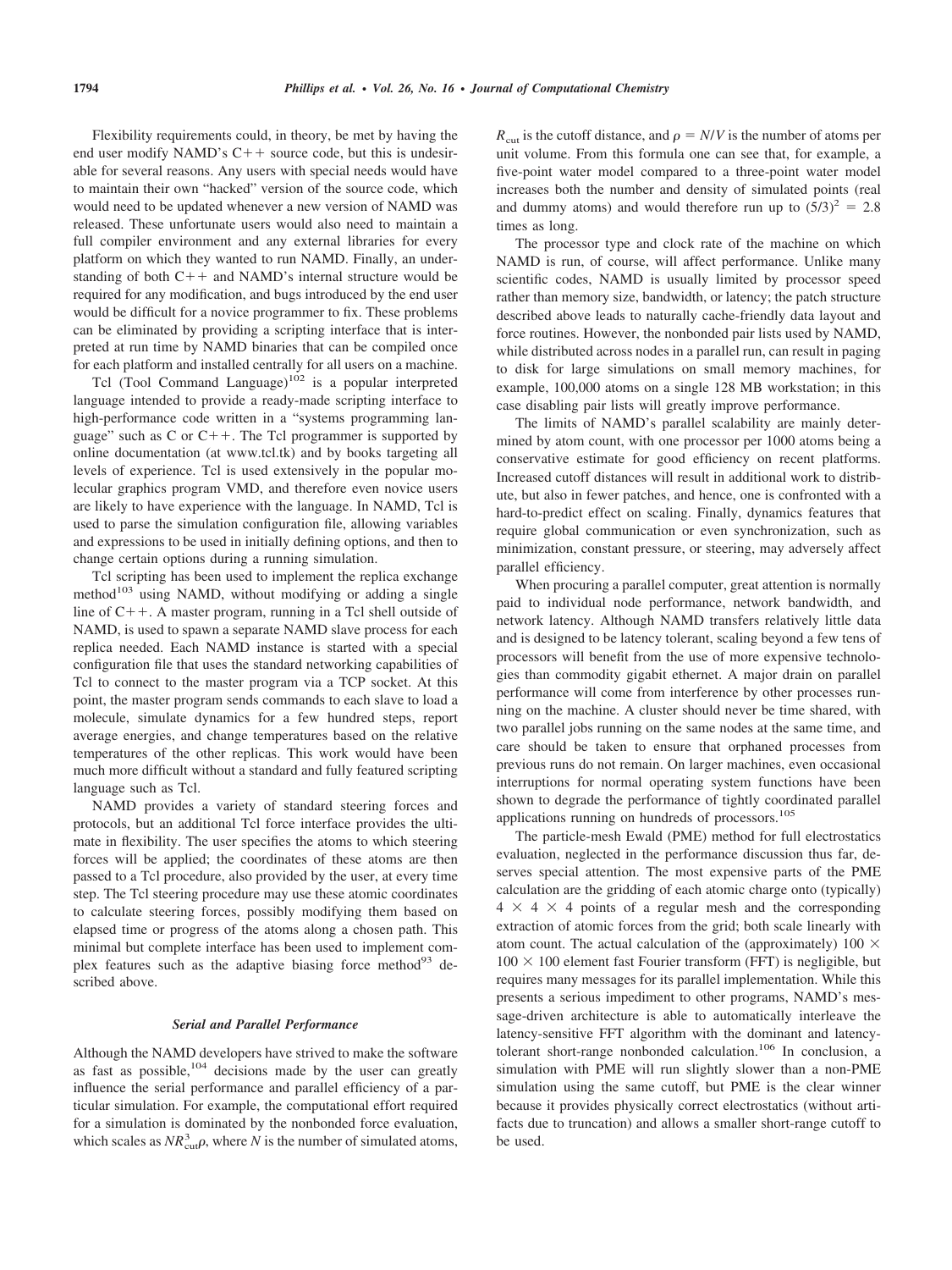When running on a parallel computer, it is important to measure the parallel efficiency of NAMD for the specific combination of hardware, molecular system, and algorithms of interest. This is correctly done by measuring the asymptotic cost of the simulation, that is, the additional runtime of a 2000 step run vs. a 1000 step run, thereby discounting startup and shutdown times. By measuring performance at a variety of processor counts, a decision can be made between, for example, running two jobs on 64 processors each vs. one job 60% faster (and 20% less efficiently) on 128 processors.

Dynamic load balancing makes NAMD's startup sequence longer than that of other parallel programs, requiring special attention to benchmarking. Initial load balancing in an NAMD run begins by default after five atom migration "cycles" of simulation. Compute object execution times are measured for five cycles, followed by a major load balancing in which work is reassigned to processors from scratch. Next is five cycles of measurement followed by a load balance refinement in which only minor changes are attempted. This is repeated immediately, and then periodically between 200-cycle stretches of simulation with measurement disabled (for maximum performance). After the second refinement, NAMD will print several explicitly labeled "benchmark" timings, which are a good estimate of performance for a long production simulation. The results of such benchmarking on a variety of platforms for a typical simulation are presented in Figure 9.

Although every researcher's situation is different, the computational resource decisions made by the authors' group provide a useful example. The main local resources are six independent, 24-node, 48-processor Linux clusters using commodity gigabit ethernet cards and switches. Each cluster is used for at most one simulation at a time, and therefore, only the six head nodes are connected to the building network, which provides access to central file and administrative servers. A queueing system manages a single queue, dispatching jobs to the next free cluster for up to 24 h, yielding full utilization as long as jobs are available to run. In addition, the Clustermatic Linux distribution allows a running simulation to be easily suspended by the queueing system, allowing short "express" jobs to run, which are used for simulation setup and testing, as well as for on-demand IMD. These cost-efficient local resources are supplemented by grants of computer time from NSF-funded centers, which provide access to larger, more scalable machines for large, intensive simulations and other special cases.

In conclusion, a basic understanding of NAMD's performance characteristics combined with specific benchmarks provides more science in less time. Conversely, the most common ways to waste computer time with NAMD are to include too much water in the simulation cell, to use an unnecessarily large cutoff with PME, to run on more processors than the simulation efficiency scales to, to blindly continue a simulation without checking the output for anomalies, and finally, to simulate a molecule without a clear understanding of what scientific questions are to be answered based on the results.

# **Three Exemplary Applications**

In the following, we describe three exemplary applications of NAMD. The applications are chosen to illustrate the use of NAMD

in studies of small (ubiquitin), intermediate (aquaporin channel), and large (*lac* repressor) systems. We emphasize in particular the features of NAMD that were most useful and how they allowed us to surmount methodological hurdles quickly.

#### *Ubiquitin*

One first application of the NAMD program involves a rather routine modeling project on a small protein system that grew into a more extensive one over time. The reader will learn from this first brief case study mainly how NAMD is used under common circumstances in which any other modeling program would have performed just as well, although we will emphasize the particular features that made NAMD a very suitable choice. The protein investigated is ubiquitin, which recently acquired considerable notice as the main subject of study by the 2004 Nobel laureates in Chemistry.107,108 Ubiquitin is a small globular protein of about 80 amino acids that is highly conserved throughout the eukaryotes. The proteins, usually in the form of multimers, function as tags for the destination of cellular proteins in cell trafficking, for example, for protein degradation.109 The modeling task in the present case was to explain atomic force microscopy experiments that measured forces and extensions that arise when monomeric or tetrameric ubiquitin is stretched with  $pN$  forces.<sup>110,111</sup> The project was vastly simplified through the availability of tutorials that explained how VMD and NAMD are used to set up a simulation of the solvated protein, to stretch it, and to analyze the results (http://www.ks.uiuc.edu/Training/Tutorials). Indeed, VMD and NAMD are accessible to novice researchers due to the extensive introductory material prepared by the developers.

The goal of these simulations was to stretch monomeric ubiquitin using the steered molecular dynamics method introduced above. After equilibration of the protein in a spherical water bath (a system of altogether 26,000 atoms) under NVT and NVE ensemble conditions with a 12 Å cutoff of nonbonded forces, the protein was stretched with the N-terminus constrained and the C-terminus pulled with a spring (spring constant of about 500  $pN/\text{\AA}$ ), the end of which moved at a speed of 0.5  $\text{\AA}$ /ps [c.f., eq. (17) and Fig. 6]. Snapshots during the stretching process are shown in Figure 10. One can recognize that the protein can be stretched readily from the folded to the completely extended conformation. The simulations lasted about a nanosecond and, with a 2 fs time step, required 4 days on a desktop computer with an AMD Opteron processor.

Next, the stretching of a tandem of four ubiquitins was also attempted. In this case, the simulated protein-water system comprised 62,000 atoms; snapshots during the 3.5 ns stretching process are also shown in Figure 10. The simulations revealed the unfolding pathways of stretched ubiquitin, information that cannot be gleaned from an experiment that provides solely data of extension and applied forces vs. time. This application of steered molecular dynamics demonstrates well the value of molecular modeling in complementing experimental observation. The ready accessibility and ease of use of NAMD makes such modeling projects possible for experimentalists.

In this project several key features of NAMD and VMD were employed. NAMD ran on a common desktop system and was even used on a laptop, for example, for setting up and testing the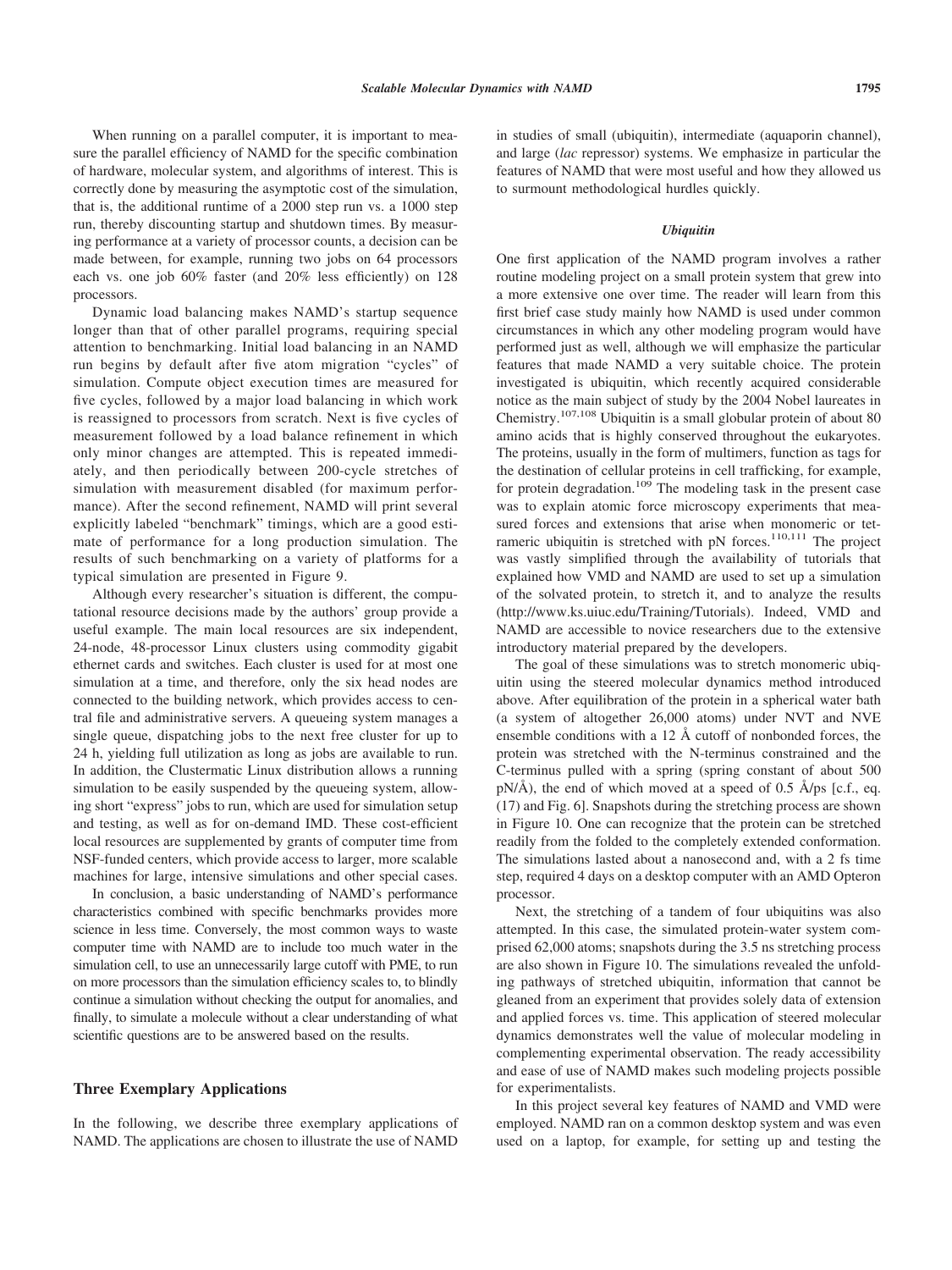



**Figure 9.** NAMD performance on modern platforms. The cost in CPU seconds of a single time step for a representative system of 92,000 atoms with a 12  $\AA$  short-range cutoff and full electrostatics evaluated via PME every four steps is plotted on the vertical axis, while the wait for a 1-ns simulation (one million time steps of 1 fs each) may be read relative to the broken diagonal lines. Perfect parallel scaling is a horizontal line. The older Pittsburgh Lemieux Alpha cluster has lower serial performance but scales very well. The HPCx IBM POWER 4 cluster at Edinburgh scales similarly, with comparable serial performance to the Xeon, Opteron, and Apple Xserve G5 clusters at UIUC. The two NCSA Itanium platforms have excellent serial performance but lose efficiency beyond 128 processors.

simulation. NAMD simulations can then easily be migrated to multiprocessor machines, although in the present case that was not absolutely necessary. The "Psfgen" plugin of VMD was very useful in setting up the system, namely in defining the chemical topology, that is, the LYS48-C-terminus bonds connecting the four tandem repeats, and generating so-called protein structure and parameter files. Also beneficial was the "Solvate" plugin of VMD, which greatly expedited the task of placing ubiquitin in a water bath. NAMD is ideally suited to carry out SMD simulations; as explained above, the needed functionality can be activated at the input file level and other features can be added through scripting. In the present case, the scripting capabilities of VMD allowed us to calculate the extension of the protein reached at any moment during the stretching process. This easy provision of all types of data from an MD run as well as the interplay with VMD are invaluable features of NAMD.

### *Aquaporin*

The second example of using NAMD to simulate and investigate a biomolecular process concerns a family of membrane proteins, known as aquaporins (AQPs), which are responsible for facilitating water transfer across cellular membranes. Simulation of the dynamics and function of these channels is a good example of systems that require inclusion of more than 100,000 atoms in the molecular system,  $12-115$  as one needs to explicitly include a lipid bilayer and water to provide a natural environment to the protein and to be able to investigate transmembrane diffusion of molecules. Conceptual and methodological issues of simulating membrane proteins have been reviewed in refs. 116 and 117. The size of the system and the computational demand are usually prohibitive factors in simulation studies of membrane proteins, but NAMD's ability to exploit efficiently hundreds of processors makes it possible to tackle such problems with full atomic detail in the most faithful way possible. A side view of an AQP model embedded in a lipid bilayer is shown in Figure 11. AQPs are passive membrane channels that increase (over that of pure membranes) the rate of water exchange between the cell and its environment in a highly selective manner. Some members of the family have dual functions in cellular metabolism, as they also allow other small molecules, such as glycerol, to pass. Charged species, including protons, however, are excluded.

Simulation of water permeation through AQPs and the study of selectivity mechanisms employed by the channel require simulations of large molecular aggregates on the order of several tens of nanoseconds.58,114,115,118 NAMD proved to be very efficient in simulating such systems at ambient pressure and physiological temperature with full account of electrostatic forces. These condi-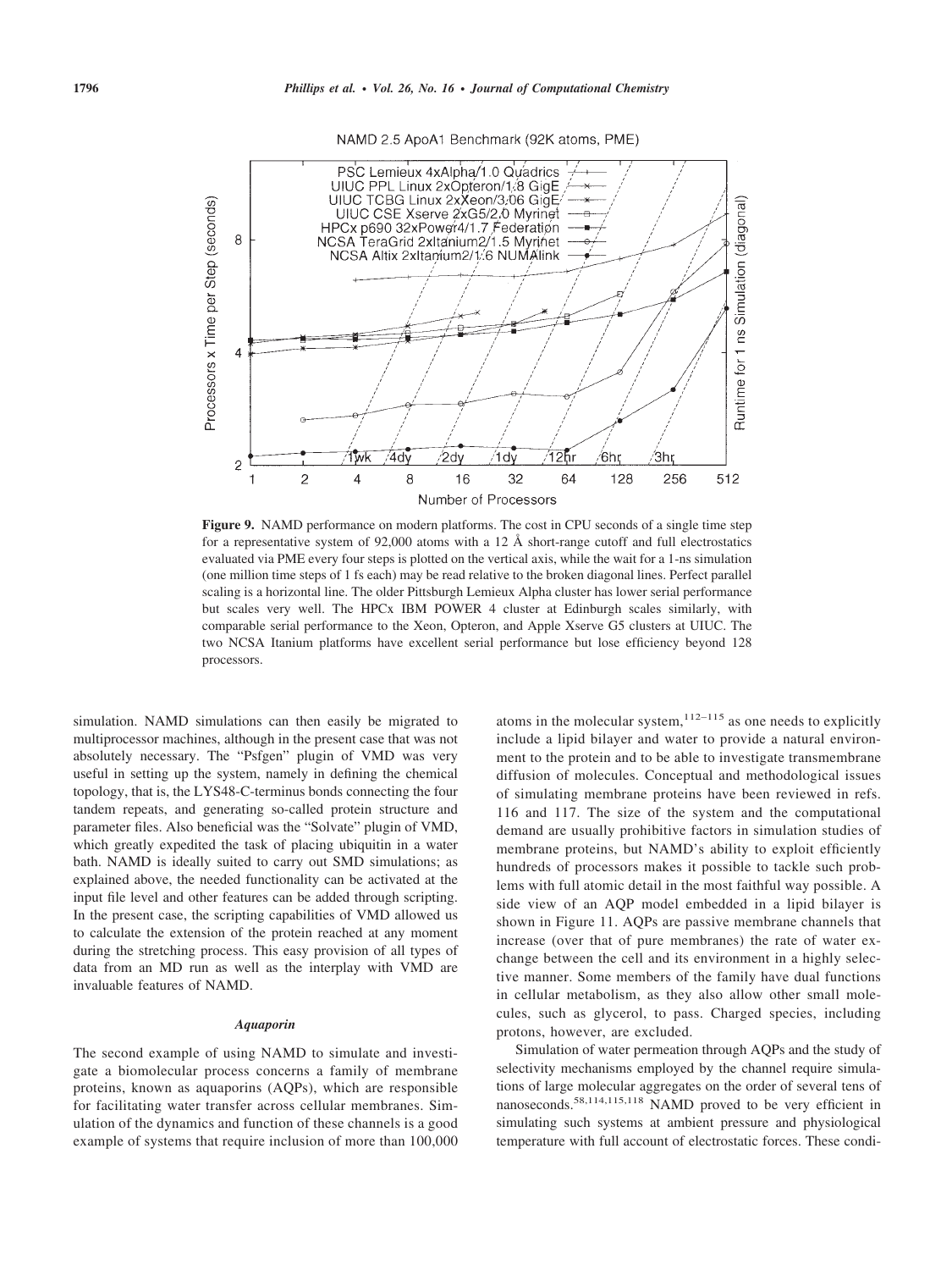

**Figure 10.** Pulling ubiquitin and tetra-ubiquitin. (A)–(D) mono-ubiquitin is shown at various stages of a constant velocity SMD simulation with the N- and C-termini highlighted in green. The different structures are seen to unfold at different moments in the simulation.  $(A')-(C')$  Tetra-ubiquitin is shown being pulled with constant force. Each color represents a different monomer and the transparent portion is the surface of the protein with the first and fourth segments not completely shown. Again, the different subunits can be seen to come apart at different times. [Color figure can be viewed in the online issue, which is available at www.interscience.wiley.com.]

tions are critical for a reliable description of the molecular system at hand. NAMD provides a variety of pressure control schemes that are effective and useful in the initial setup and equilibration phases of simulations. For example, NAMD allows exclusion of atoms from pressure calculation, which enables one to fix the protein during the initial simulation of its environment under constant-pressure conditions. Multi-nanosecond equilibrium simulations performed by NAMD successfully described diffusive permeation of water through the channel, in close agreement with the natural time scale (nanoseconds) of the event.<sup>114,118</sup> A key finding of the simulations was a unique configuration of water enforced by the channel during the permeation. This configuration was found to be an effective, novel selection mechanism that prevents proton transfer in these channels.<sup>114,118</sup> To investigate the permeation of larger substrates, that is, glycerol and longer linear sugar molecules, we took advantage of the SMD and IMD methodologies that are easily accessible through NAMD. SMD simulations of glycerol permeation through GlpF allowed us to reconstruct the potential of mean force of the process. $62$  IMD simulations that permit one to rapidly sample various configurations of a complex between a macromolecule and small molecules were applied to study how sugar molecules interact with the narrowest part of the channel, the selectivity filter, and how these interactions furnish the stereoselectivity of the channel.<sup>53</sup>

The Tcl scripting capability of NAMD and its atom selection algorithms allowed us to apply external forces of different magnitude and direction to dynamically changing groups of water molecules, and thereby generate hydrostatic pressure gradients across the membrane.<sup>58,115,119</sup> Applying this method, and taking advantage of the speed of the simulations provided by NAMD and its high performance on various platforms (Fig. 9), we were able to

calculate the water permeation rate through the channel using several simulations performed at various hydrostatic pressure gradients in either direction, and determine the osmotic permeability of AQPs, a property that can be directly compared to experimentally measured values for these channels.<sup>58,115,119</sup> In these simulations external forces were applied to a large group of molecules (water molecules in the bulk) whose number and positions are constantly changing as the simulations proceed. The modularity of the NAMD code allowed us to easily add the force application part of the calculations into the code, thus avoiding any compromise in the performance and scalability of the program. A very important advantage of NAMD in this respect is that the user does not need to know parallel programming to implement new features and add modules to the program.

#### *Multiscale* **lac** *Repressor–DNA Complex*

Our third example for the use of NAMD concerns a protein–DNA complex involving the *lac* repressor (LacI) that is a paradigm for gene control. We choose this example because it leads to a simulation of very large size (314,000 atoms) that also requires great flexibility in the simulation protocol in combining all-atom molecular dynamics with continuum mechanics.

LacI regulates the function of the *lac* operon, a set of genes responsible for lactose digestion in *Escherichia coli;* when lactose is not present as a metabolite in the environment, LacI inhibits the expression of these genes by binding to two nearby sites at the beginning of the operon and folding the intervening DNA into a loop. The detailed mechanics of the LacI–DNA interaction remain unknown even though the crystallographic structure of LacI bound to its cognate DNA segments is available<sup>120,121</sup> along with exten-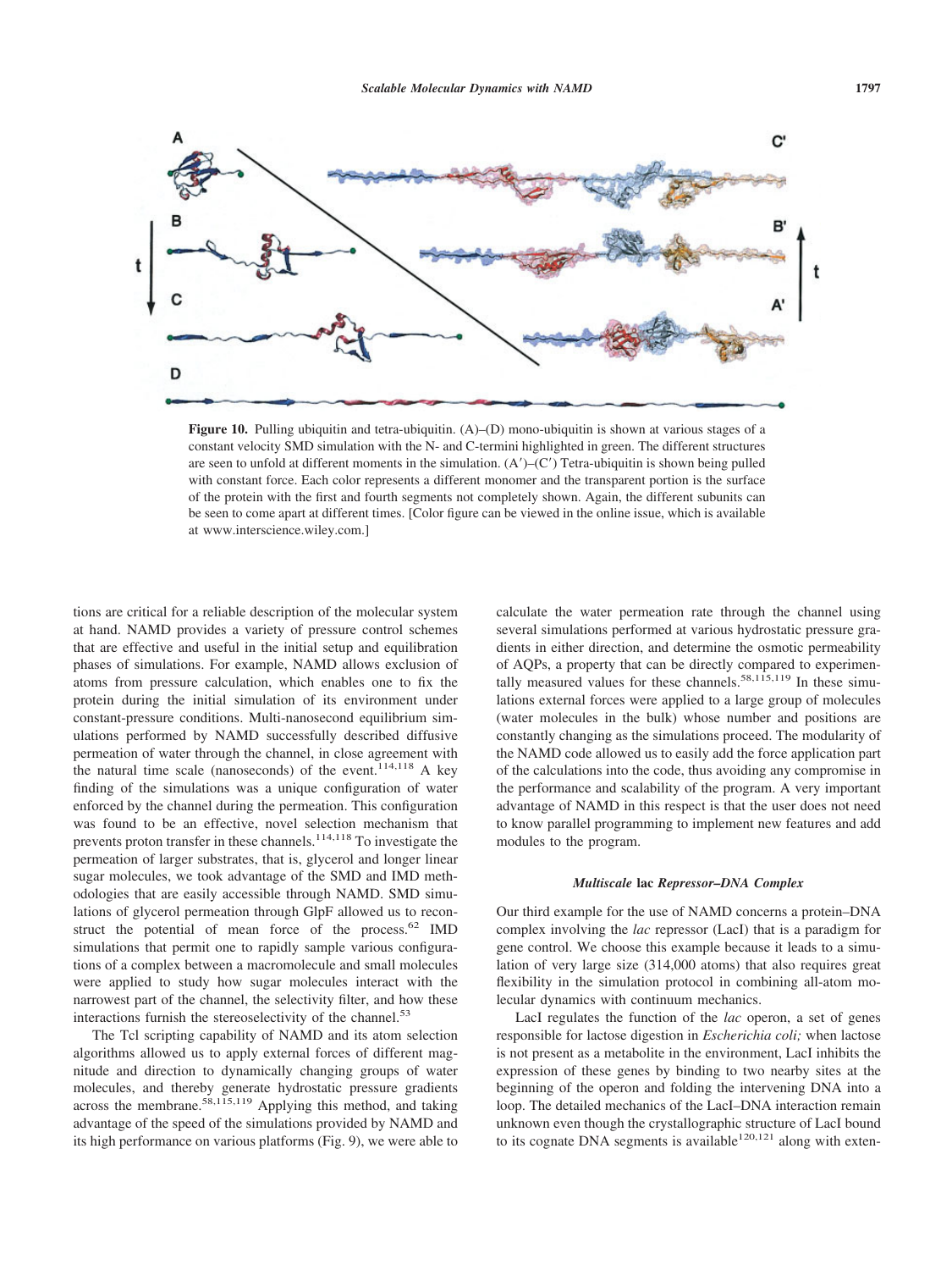

**Figure 11.** Side view of a simulated aquaporin tetramer in the cell membrane. The *E. coli* water/glycerol channel GlpF is embedded in a patch of POPE lipid bilayer and fully hydrated by water on both sides. Lipid head groups are shown in CPK and the hydrophobic tail region is drawn using licorice representation. The four AQP monomers, each forming an independent water pore, are shown in different colors. The single file of water formed inside the pores is shown in one of the monomers. The characteristic conformational inversion of water at the center of the channel that contributes to the barrier against proton transfer is discernible.

sive biochemical and genetic data.<sup>122,123</sup> In particular, the structure in ref. 120 does not include the DNA loop connecting the two bound DNA segments nor does it provide information on how LacI wrestles the DNA, forcing it to maintain a loop form.

A key obstacle to the simulation of the LacI–DNA dynamics is that LacI alone is a very large protein that results, together with a water bath, in a system of 300,000 atoms; including the DNA loop would increase the size to 700,000 atoms, thus incurring an even greater computational cost. To overcome this difficulty one can follow a multiscale strategy and describe the DNA loop mathematically employing the Kirchhoff theory of continuum elastic rods as developed in ref. 124, coupling the calculation to an all-atom MD representation of LacI. The method has been outlined in ref. 86 and applied in ref. 6. The LacI–DNA structure constructed in ref. 125 and employed in ref. 6 is available in the Protein Data Bank  $(1Z04)$ .<sup>126</sup> In the simulation, illustrated in Figure 12, LacI was solvated in a box of TIP3P water and 100 mM NaCl and simulated under NPT ensemble conditions with periodic boundary conditions and PME electrostatics for an overall simulation time of 40 ns using a 1-fs time step. At 10-ps intervals, position and orientation of the LacI head groups were communicated to the mathematical description of the DNA loop, which determined the appropriate new loop geometry and communicated back the forces and torques with which the DNA resisted the protein's action; forces and torques were included in the MD simulations much like forces are incorporated in SMD runs. Simulation results are shown in Figure 12. One can recognize the large scale motion of the DNA loop over the course of the simulation. A key finding resulting from the simulation is an extreme flexibility of the two LacI head groups absorbing most of the strain arising from the DNA loop. The simulations reported in ref. 6 also provided an insightful new interpretation of prior FRET data.127

NAMD proved to be most valuable due to its ability to efficiently simulate very large systems. In the present case NAMD ran a 314,000 atom system on 256 Itanium processors of the NCSA TeraGrid system with an average production speed of 2.5 ns per day. The multiscale strategy linking MD with a continuum mechanics DNA model was implemented through the Tcl scripting interface of NAMD. This feature permitted us not only to obtain information from the simulation, for example, head group geometries, on the fly, but also to control from the NAMD side the calculations for the DNA model, eventually retrieving the forces applied in the LacI simulation. For the sake of clarity we emphasize that the entire multiscale simulation, including the continuum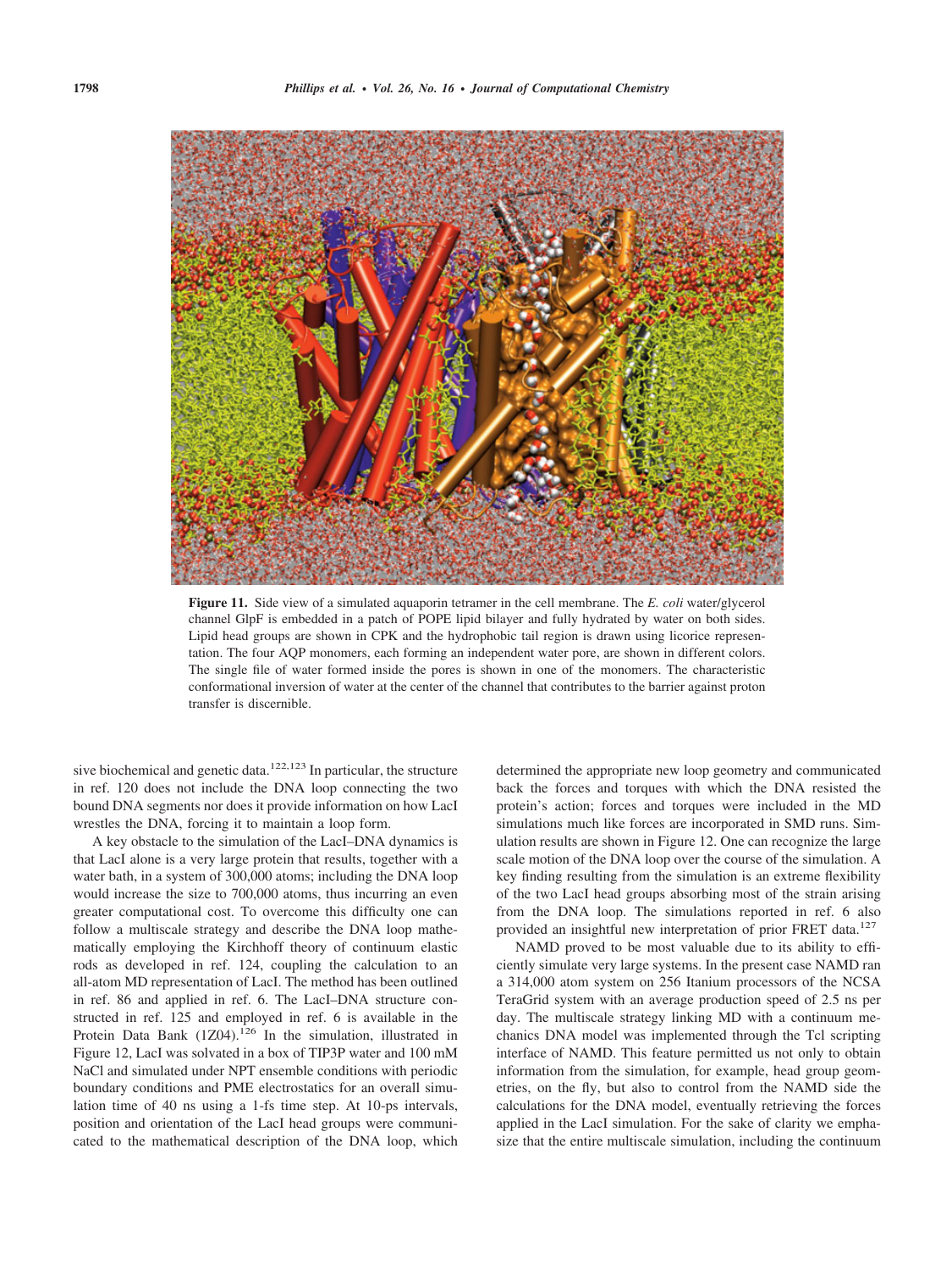

**Figure 12.** Snapshots taken over the course of the LacI–DNA complex multiscale simulation: (a) The evolution of the structure of the DNA loop; (b) The structure of LacI remains unchanged, with the exception of the rotation of the head groups, which allows the DNA loop to adopt a more relaxed configuration.

mechanics description of DNA, was controlled from the NAMD program and its Tcl scripting feature. Because NAMD readily permits the definition of all types of external forces, the implementation of the multiscale strategy was straightforward. We note here also that the ability of NAMD to write and read any type of files during its execution proved to be invaluable for the ultimate analysis of the multiscale simulation data.

# **Conclusion**

We conclude our overview of NAMD with a list of the program's key features in Table 1. Surveys indicate consistently that users greatly appreciate that NAMD is distributed free of charge. NAMD is well known for its performance on large parallel computers, for which it has received a Gordon Bell award,<sup>106</sup> but the program is actually used on many platforms, including laptops. This versatility is a great benefit for initiating and testing modeling projects. NAMD permits a novice to carry out standard simulations of most types readily, but NAMD also supports more advanced uses. The most essential feature in this regard is NAMD's Tcl scripting capability, which has been used to implement, for example, replica exchange dynamics, adaptive biasing forces, and advanced phase space sampling protocols.

NAMD is complemented by the molecular graphics program VMD to offer a complete modeling environment. In addition to its other functions, VMD provides tools tailored to NAMD. This is a natural development because not only do the programs share a large common user base, but they are also being developed together and use the same scripting language. VMD provides assistance at all stages of a simulation including preparing the initial system, monitoring the progress of the calculation, and analyzing the results. Initiating a modeling project is simplified and accelerated through convenient features that aid in the typical tasks of building a model, for example, solvating a protein or placing it in a lipid bilayer, and providing the needed protein structure files. VMD's AutoIMD feature allows one to modify and/or interact with the system "on the fly" with both immediate visual and mechanical feedback, thus providing an intuitive method of exploring the system in ways not available through scripting alone. Finally, VMD provides a unique analysis environment for the results of NAMD simulations. For example, one can use VMD for routine calculations such as protein stability or intra- and intermolecular distances, as well as advanced ones such as electrostatic potential maps. Furthermore, the analysis capabilities of VMD may be extended through Tcl scripting, allowing the user to design any project-specific tools needed. Clearly, although NAMD and VMD function effectively as stand-alone programs, their highest purpose is achieved when used together.

NAMD users also benefit from the program  $BioCoRE<sub>1</sub><sup>128</sup>$  a Web-based collaborative research environment that is linked to both NAMD and VMD. For example, BioCoRE greatly simplifies submission of NAMD simulations to supercomputer centers and local machines alike. BioCoRE also provides a graphical user interface to prepare simulation input files.

The authors' Urbana group focuses much effort on training researchers in the use of NAMD through a series of tutorials available on the Web. The NAMD Web site is a continuously updated source of information for novice and advanced users (http://www.ks.uiuc.edu/Research/namd/).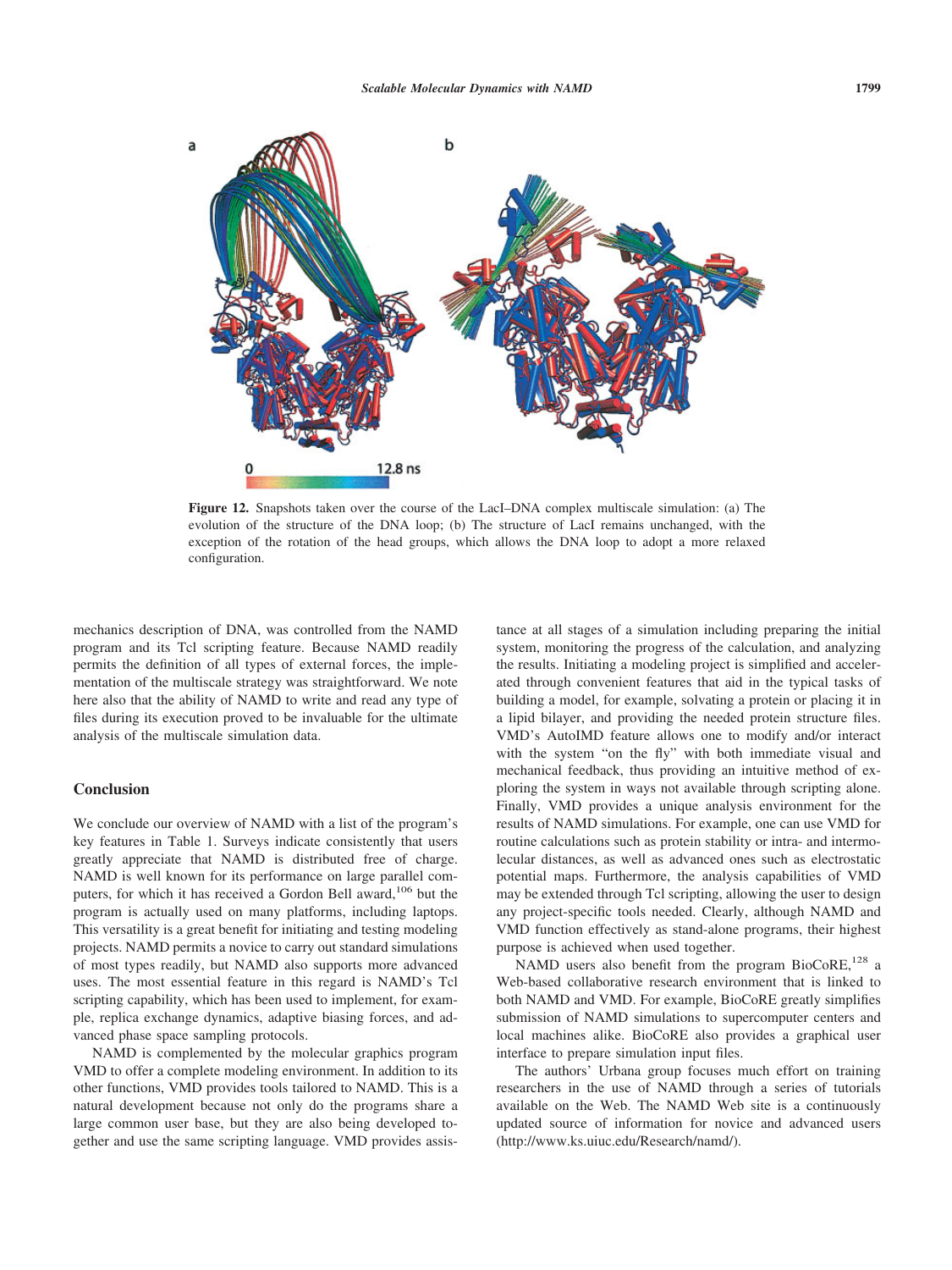**Table 1.** Key Features of NAMD.

| Ease of use                                                                              |
|------------------------------------------------------------------------------------------|
| Free to download and use.                                                                |
| Precompiled binaries provided for 12 popular platforms.                                  |
| Installed at major NSF supercomputer sites.                                              |
| Portable to virtually any desktop, cluster, or other parallel computer.                  |
| $C++$ source code and CVS access for modification.                                       |
| Molecule building                                                                        |
| Reads X-PLOR, CHARMM, AMBER, and GROMACS input files.                                    |
| Psfgen tool generates structures and coordinate files for CHARMM<br>force field.         |
| Efficient conjugate gradient minimization.                                               |
| Fixed atoms and harmonic restraints.                                                     |
| Thermal equilibration via periodic rescaling, reinitialization, or<br>Langevin dynamics. |
| Basic simulation                                                                         |
| Constant temperature via rescaling, coupling, or Langevin dynamics.                      |
| Constant pressure via Berendsen or Langevin–Hoover methods.                              |
| Particle-mesh Ewald full electrostatics for periodic systems.                            |
| Symplectic multiple time step integration.                                               |
| Rigid water molecules and bonds to hydrogen atoms.                                       |
| Advanced simulation                                                                      |
| Alchemical and conformational free energy calculations.                                  |
| Automated pair-interaction calculations.                                                 |
| Automated pressure profile calculations.                                                 |
| Locally enhanced sampling via multiple images.                                           |
| Tcl based scripting and steering forces.                                                 |
| Interactive visual steering interface to VMD.                                            |
|                                                                                          |

# **Acknowledgments**

The NAMD source code has been written, revised, and extended by many talented individuals, including (in alphabetical order) Milind Bhandarkar, Robert Brunner, Christophe Chipot, Andrew Dalke, Surjit Dixit, Paul Grayson, Justin Gullingsrud, Attila Gursoy, David Hardy, Jérôme Hénin, Bill Humphrey, David Hurwitz, Neal Krawetz, Sameer Kumar, David Kunzman, Che Wai Lee, Mark Nelson, James Phillips, Aritomo Shinozaki, Gengbin Zheng, Fangqiang Zhu, and most certainly others for whose omission from this list we apologize. The authors would also like to acknowledge Fatemeh Khalili–Araghi and Marcos Sotomayor for preparing the ubiquitin tetramer and ubiquitin simulations. Free energy calculation development with C. Chipot was aided by a CNRS/UIUC collaborative grant. The authors thank Greg Farber of the NIH National Center for Research Resources for many years of assistance.

# **References**

- 1. Kale´, L.; Skeel, R.; Bhandarkar, M.; Brunner, R.; Gursoy, A.; Krawetz, N.; Phillips, J.; Shinozaki, A.; Varadarajan, K.; Schulten, K. J Comp Phys 1999, 151, 283.
- 2. Humphrey, W.; Dalke, A.; Schulten, K. J Mol Graphics 1996, 14, 33.
- 3. Nelson, M.; Humphrey, W.; Gursoy, A.; Dalke, A.; Kalé, L.; Skeel, R.; Schulten, K.; Kufrin, R. Comput Phys Commun 1995, 91, 111.
- 4. Nelson, M.; Humphrey, W.; Gursoy, A.; Dalke, A.; Kalé, L.; Skeel, R. D.; Schulten, K. Int J Supercomp Appl High Perform Comp 1996, 10, 251.
- 5. Kosztin, D.; Bishop, T. C.; Schulten, K. Biophys J 1997, 73, 557.
- 6. Villa, E.; Balaeff, A.; Schulten, K. Proc Natl Acad Sci USA 2005, 102, 6783.
- 7. MacKerell, A. D., Jr.; Bashford, D.; Bellott, M.; Dunbrack, R. L., Jr.; Evanseck, J.; Field, M. J.; Fischer, S.; Gao, J.; Guo, H.; Ha, S.; Joseph, D.; Kuchnir, L.; Kuczera, K.; Lau, F. T. K.; Mattos, C.; Michnick, S.; Ngo, T.; Nguyen, D. T.; Prodhom, B.; Reiher, I. W. E.; Roux, B.; Schlenkrich, M.; Smith, J.; Stote, R.; Straub, J.; Watanabe, M.; Wiorkiewicz–Kuczera, J.; Yin, D.; Karplus, M. J Phys Chem B 1998, 102, 3586.
- 8. Weiner, S. P.; Kollman, P. A.; Case, D. A.; Singh, U. C.; Ghio, C.; Alagona, G.; Profeta, J.; Weiner, P. J Am Chem Soc 1984, 106, 765.
- 9. Berendsen, H. J. C.; van der Spoel., D.; van Drunen, R. Comput Phys Commun 1995, 91, 43.
- 10. Weiner, P. K.; Kollman, P. A. J Comp Chem 1981, 2, 287.
- 11. Ewald, P. Ann Phys 1921, 64, 253.
- 12. de Leeuw, S. W.; Perram, J. W.; Smith, E. R. Proc R Soc Lond A 1980, 373, 27.
- 13. Grubmüller, H.; Heller, H.; Windemuth, A.; Schulten, K. Mol Simulat 1991, 6, 121.
- 14. Loncharich, R. J.; Brooks, B. R. Proteins Struct Funct Genet 1989, 6, 32.
- 15. Feller, S. E.; Pastor, R. W.; Rojnuckarin, A.; Bogusz, S.; Brooks, B. R. J Phys Chem 1996, 100, 17011.
- 16. Bergdorf, M.; Peter, C.; Hünenberger, P. H. J Chem Phys 2003, 119, 9129.
- 17. Kastenholz, M. A.; Hünenberger, P. H. J Phys Chem B 2004, 108, 774.
- 18. Weber, W.; Hünenberger, P. H.; McCammon, J. A. J Phys Chem B 2000, 104, 3668.
- 19. Perram, J. W.; Petersen, H. G.; de Leeuw, S. W. Mol Phys 1988, 65, 875.
- 20. Darden, T. A.; York, D. M.; Pedersen, L. G. J Chem Phys 1993, 98, 10089.
- 21. Essmann, U.; Perera, L.; Berkowitz, M. L.; Darden, T.; Lee, H.; Pederson, L. J Chem Phys 1995, 103, 8577.
- 22. Hairer, E.; Lubich, C.; Wanner, G. Geometric Numerical Integration, vol. 31 in Springer Series in Computational Mathematics; Springer-Verlag: Berlin, 2002.
- 23. Aksimentiev, A.; Schulten, K. Biophys J 2005, 88, 3745.
- 24. Hockney, R. W.; Eastwood, J. W. Computer Simulation Using Particles; McGraw-Hall: New York, 1981.
- 25. Skeel, R. D.; Tezcan, I.; Hardy, D. J. J Comput Chem 2002, 23, 673.
- 26. Brandt, A.; Lubrecht, A. A. J Comput Phys 1990, 90, 348.
- 27. Arnol'd, V. I. Mathematical Methods of Classical Mechanics; Springer-Verlag: New York, 1989, 2nd ed.
- 28. Reich, S. SIAM J Numer Anal 1999, 36, 1549.
- 29. Harvey, S. C. Proteins Struct Funct Genet 1989, 5, 78.
- 30. Dahlquist, G.; Björck, Å. Numerical Methods; Prentice Hall: Englewood Cliffs, NJ, 1974.
- 31. Frenkel, D.; Smit, B. Understanding Molecular Simulation from Algorithms to Applications; Academic Press: San Diego, CA, 2002.
- 32. Gear, C. W. Numerical Initial Value Problems in Ordinary Differential Equations; Prentice-Hall: Englewood Cliffs, NJ, 1971.
- 33. Tuckerman, M.; Berne, B. J.; Martyna, G. J. J Chem Phys 1992, 97, 1990.
- 34. Grubmüller, H. Master's thesis, Physik-Dept. der Tech. Univ., Munich, Germany, 1989.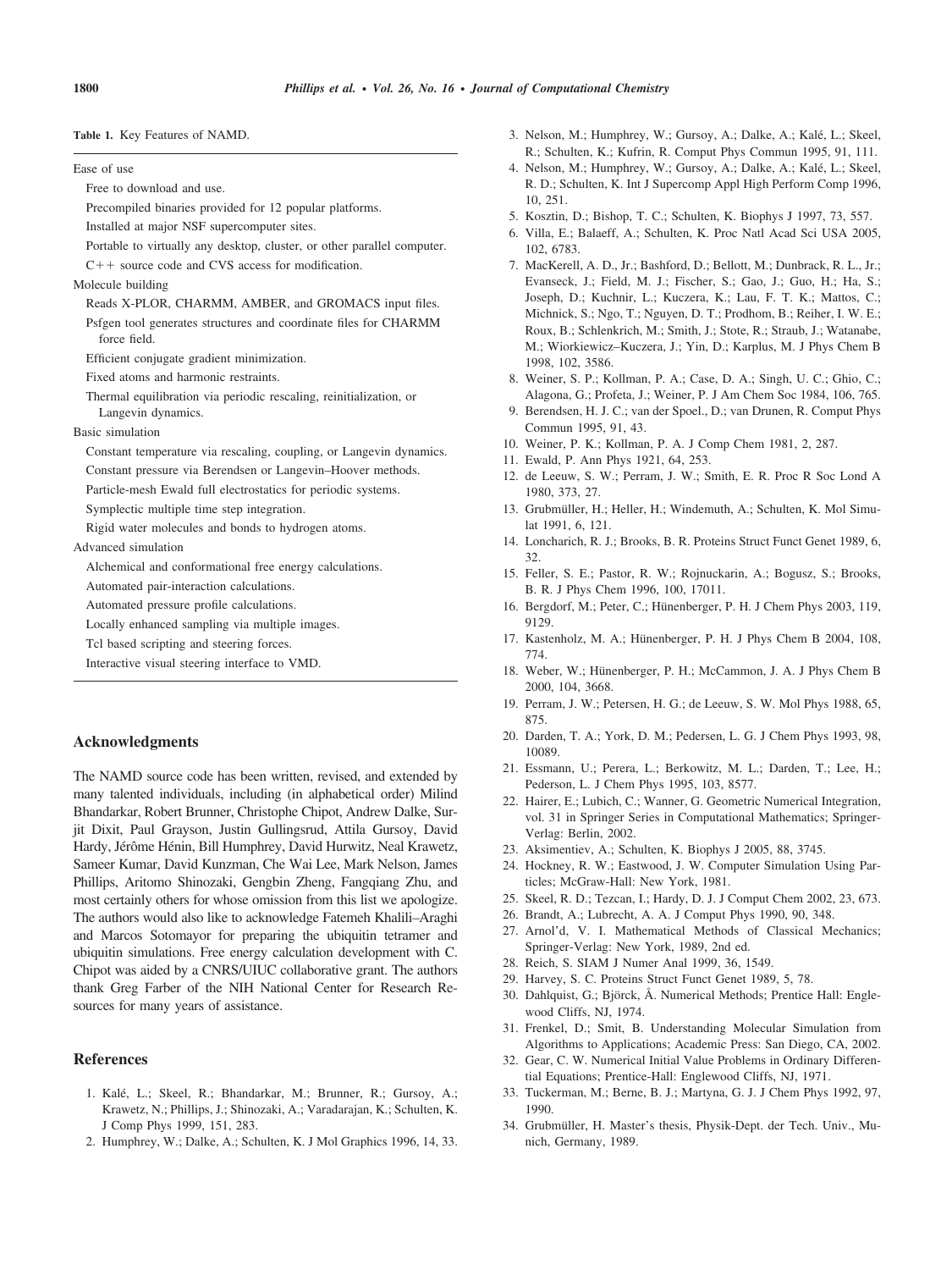- 35. Bishop, T. C.; Skeel, R. D.; Schulten, K. J Comp Chem 1997, 18, 1785.
- 36. Ma, Q.; Izaguirre, J. A.; Skeel, R. D. SIAM J Sci Comput 2003, 24, 1951.
- 37. Kubo, R.; Toda, M.; Hashitsume, N. Statistical Physics II: Nonequilibrium Statistical Mechanics; Springer: New York, 1991, 2nd ed.
- 38. Brünger, A.; Brooks, C. B.; Karplus, M. Chem Phys Lett 1984, 105, 495.
- 39. Mishra, B.; Schlick, T. J Chem Phys 1996, 105, 299.
- 40. Wang, W.; Skeel, R. D. Mol Phys 2003, 101, 2149.
- 41. Park, S.; Schulten, K. J Chem Phys 2004, 120, 5946.
- 42. Tuckerman, M.; Liu, Y.; Ciccotti, G.; Martyna, G. J. J Chem Phys 2001, 115, 1678.
- 43. Bhandarkar, M.; Brunner, R.; Chipot, C.; Dalke, A.; Dixit, S.; Grayson, P.; Gullingsrud, J.; Gursoy, A.; Hardy, D.; Humphrey, W.; Hurwitz, D.; Krawetz, N.; Nelson, M.; Phillips, J.; Shinozaki, A.; Zheng, G.; Zhu, F. NAMD user's guide version 2.5. http://www. ks.uiuc.edu/Research/namd/2.5/ug/ug.html.
- 44. Feller, S. E.; Zhang, Y.; Pastor, R. W.; Brooks, B. R. J Chem Phys 1995, 103, 4613.
- 45. Hoover, W. G. Phys Rev A 1985, 31, 1695.
- 46. Hoover, W. G. Phys Rev A 1986, 34, 2499.
- 47. Hoover, W. G. Computational Statistical Mechanics; Elsevier: Amsterdam, 1991.
- 48. Quigley, D.; Probert, M. I. J. J Chem Phys 2004, 120, 11432.
- 49. Izrailev, S.; Stepaniants, S.; Isralewitz, B.; Kosztin, D.; Lu, H.; Molnar, F.; Wriggers, W.; Schulten, K. Computational Molecular Dynamics: Challenges, Methods, Ideas, vol. 4 in Lecture Notes in Computational Science and Engineering; Deuflhard, P.; Hermans, J.; Leimkuhler, B.; Mark, A. E.; Reich, S.; Skeel, R. D., Eds.; Springer-Verlag: Berlin, 1998, p. 39.
- 50. Isralewitz, B.; Baudry, J.; Gullingsrud, J.; Kosztin, D.; Schulten, K. J Mol Graph Model 2001, 19, 13; Also in Protein Flexibility and Folding, Kuhn, L. A.; Thorpe, M. F., Eds.; Elsevier: New York.
- 51. Isralewitz, B.; Gao, M.; Schulten, K. Curr Opin Struct Biol 2001, 11, 224.
- 52. Stone, J.; Gullingsrud, J.; Grayson, P.; Schulten, K. In 2001 ACM Symposium on Interactive 3D Graphics; Hughes, J. F.; Séquin, C. H., Eds.; ACM SIGGRAPH: New York, 2001, p. 191.
- 53. Grayson, P.; Tajkhorshid, E.; Schulten, K. Biophys J 2003, 85, 36.
- 54. Gullingsrud, J.; Braun, R.; Schulten, K. J Comp Phys 1999, 151, 190.
- 55. Sotomayor, M.; Corey, D. P.; Schulten, K. Structure 2005, 13, 669.
- 56. Craig, D.; Gao, M.; Schulten, K.; Vogel, V. Structure 2004, 12, 2049.
- 57. Aksimentiev, A.; Balabin, I. A.; Fillingame, R. H.; Schulten, K. Biophys J 2004, 86, 1332.
- 58. Zhu, F.; Tajkhorshid, E.; Schulten, K. Biophys J 2004, 86, 50.
- 59. Gullingsrud, J.; Schulten, K. Biophys J 2003, 85, 2087.
- 60. Bayas, M. V.; Schulten, K.; Leckband, D. Biophys J 2003, 84, 2223.
- 61. Gao, M.; Wilmanns, M.; Schulten, K. Biophys J 2002, 83, 3435.
- 62. Jensen, M. Ø.; Park, S.; Tajkhorshid, E.; Schulten, K. Proc Natl Acad Sci USA 2002, 99, 6731.
- 63. Kosztin, D.; Izrailev, S.; Schulten, K. Biophys J 1999, 76, 188.
- 64. Lu, H.; Schulten, K. Proteins Struct Funct Genet 1999, 35, 453.
- 65. Stepaniants, S.; Izrailev, S.; Schulten, K. J Mol Mod 1997, 3, 473.
- 66. Izrailev, S.; Crofts, A. R.; Berry, E. A.; Schulten, K. Biophys J 1999, 77, 1753.
- 67. Izrailev, S.; Stepaniants, S.; Balsera, M.; Oono, Y.; Schulten, K. Biophys J 1997, 72, 1568.
- 68. Isralewitz, B.; Izrailev, S.; Schulten, K. Biophys J 1997, 73, 2972.
- 69. Grubmüller, H.; Heymann, B.; Tavan, P. Science 1996, 271, 997.
- 70. Kosztin, D.; Izrailev, S.; Schulten, K. Biophys J 1999, 76, 188.
- 71. Torrie, G. M.; Valleau, J. P. J Comput Phys 1977, 23, 187.
- 72. Roux, B. Comput Phys Commun 1995, 91, 275.
- 73. Schulten, K.; Schulten, Z.; Szabo, A. J Chem Phys 1981, 74, 4426.
- 74. Lu, H.; Krammer, A.; Isralewitz, B.; Vogel, V.; Schulten, K. In Elastic Filaments of the Cell; Pollack, J.; Granzier, H., Eds.; Kluwer Academic/Plenum Publishers: New York, 2000, p. 143, chap 1.
- 75. Lu, H.; Schulten, K. Biophys J 2000, 79, 51.
- 76. Jarzynski, C. Phys Rev Lett 1997, 78, 2690.
- 77. Jarzynski, C. Phys Rev E 1997, 56, 5018.
- 78. Liphardt, J.; Dumont, S.; Smith, S.; Tinoco, I.; Bustamante, C. Science 2002, 296, 1832.
- 79. Hummer, G.; Rasaiah, J. C.; Noworyta, J. P. Nature 2001, 414, 188.
- 80. Marcinkiewicz, J. Math Z 1939, 44, 612.
- 81. Park, S.; Khalili-Araghi, F.; Tajkhorshid, E.; Schulten, K. J Chem Phys 2003, 119, 3559.
- 82. Kumar, S.; Bouzida, D.; Swendsen, R. H.; Kollman, P. A.; Rosenberg, J. M. J Comp Chem 1992, 13, 1011.
- 83. Boczko, E. M.; Brooks, C. L., III. J Phys Chem 1993, 97, 4509.
- 84. Shea, J. E.; Brooks, C. L., III. Annu Rev Phys Chem 2001, 52, 499.
- 85. Aksimentiev, A.; Balabin, I. A.; Fillingame, R. H.; Schulten, K. Biophys J 2004, 86, 1332.
- 86. Villa, E.; Balaeff, A.; Mahadevan, L.; Schulten, K. Multiscale Model Simul 2004, 2, 527.
- 87. Taylor, R. M., II. VRPN: Virtual Reality Peripheral Network, 1998. http://www.cs.unc.edu/Research/vrpn.
- 88. Dachille, F.; Qin, H.; Kaufman, A.; El-Sana, J. In 1999 Symposium on Interactive 3D Graphics, 1999, p. 103.
- 89. Cohen, J.; Grayson, P. AutoIMD User's Guide, 2003. http://www. ks.uiuc.edu/Research/vmd/plugins/autoimd.
- 90. den Otter, W. K.; Briels, W. J. J Chem Phys 1998, 109, 4139.
- 91. Zwanzig, R. W. J Chem Phys 1954, 22, 1420.
- 92. Darve, E.; Pohorille, A. J Chem Phys 2001, 115, 9169.
- 93. Hénin, J.; Chipot, C. J Chem Phys 2004, 121, 2904.
- 94. Gao, J.; Kuczera, K.; Tidor, B.; Karplus, M. Science 1989, 244, 1069.
- 95. Fleming, K. G.; Ackerman, A. L.; Engelman, D. M. J Mol Biol 1997, 272, 266.
- 96. Hénin, J.; Pohorille, A.; Chipot, C. J Am Chem Soc 2005, 127, 8478.
- 97. Allen, M. P.; Tildesley, D. J. Computer Simulation of Liquids; Oxford University Press: New York, 1987.
- 98. Kalé, L. V.; Krishnan, S. Parallel Programming using  $C++$ ; Wilson, G. V.; Lu, P., Eds.; MIT Press: Cambridge, MA, 1996, p. 175.
- 99. Kalé, L. V. In LACSI 2002; Albuquerque, 2002.
- 100. Brunner, R. K.; Kalé, L. V. In Parallel and Distributed Computing for Symbolic and Irregular Applications; World Scientific Publishing: Singapore, 2000, p. 167.
- 101. Phillips, J. C.; Brunner, R.; Shinozaki, A.; Bhandarkar, M.; Krawetz, N.; Kalé, L.; Skeel, R. D.; Schulten, K. In Computational Molecular Dynamics: Challenges, Methods, Ideas; vol. 4 in Lecture Notes in Computational Science and Engineering; Deuflhard, P.; Hermans, J.; Leimkuhler, B.; Mark, A.; Reich, S.; Skeel, R. D., Eds.; Springer-Verlag: Berlin, 1998, p. 472.
- 102. Ousterhout, J. Tcl and the Tk Toolkit; Addison-Wesley: Reading, MA; 1994.
- 103. Sugita, Y.; Okamoto, Y. Chem Phys Lett 1999, 314, 141.
- 104. Kale, L. V.; Zheng, G.; Lee, C. W.; Kumar, S. In Future Generation Computer Systems Special Issue on: Large-Scale System Performance Modeling and Analysis; in press.
- 105. Petrini, F.; Kerbyson, D. J.; Pakin, S. In Proceedings of the IEEE/ACM SC2003 Conference, Technical Paper 301; IEEE Press: Piscataway, NJ, 2003.
- 106. Phillips, J.; Zheng, G.; Kumar, S.; Kale, L. In Proceedings of the IEEE/ACM SC2002 Conference, Technical Paper 277; IEEE Press: Piscataway, NJ, 2002.
- 107. Hershko, A.; Heller, H.; Elias, S.; Ciechanover, A. J Biol Chem 1983, 258, 8206.
- 108. Haas, A. L.; Rose, I. A. J Biol Chem 1982, 257, 10329.